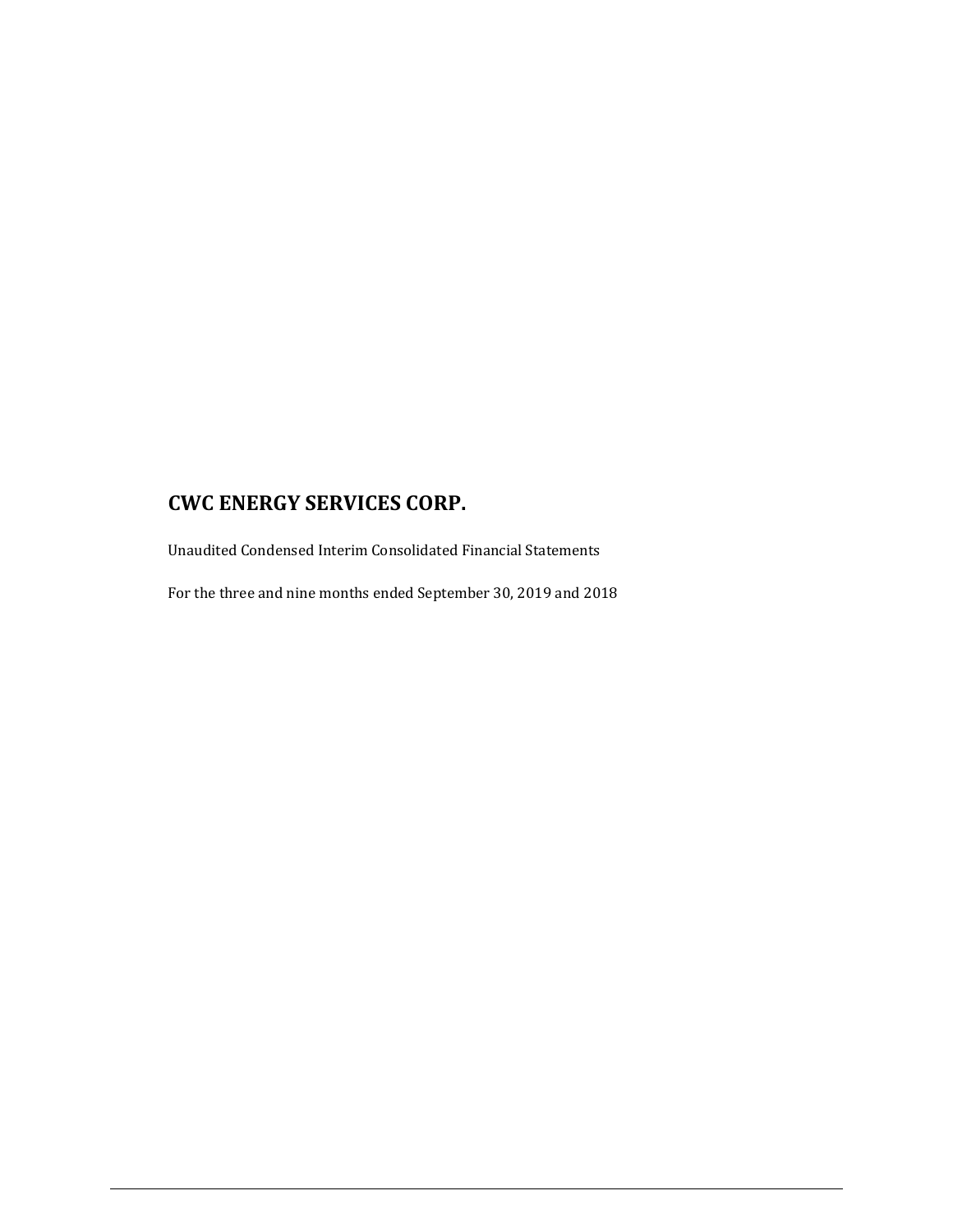## **CWC ENERGY SERVICES CORP. CONSOLIDATED STATEMENTS OF FINANCIAL POSITION**

(Unaudited)

|                                          | September 30, |    |           |      | December 31, |  |
|------------------------------------------|---------------|----|-----------|------|--------------|--|
| Stated in thousands of Canadian dollars  | Note          |    | 2019      | 2018 |              |  |
|                                          |               |    |           |      |              |  |
| <b>ASSETS</b>                            |               |    |           |      |              |  |
| Current                                  |               |    |           |      |              |  |
| Cash                                     |               | \$ | 266       | \$   | 508          |  |
| Accounts receivable                      |               |    | 21,212    |      | 23,579       |  |
| Prepaid expenses and deposits            |               |    | 2,255     |      | 2,806        |  |
|                                          |               |    | 23,733    |      | 26,893       |  |
|                                          |               |    |           |      |              |  |
| Property, plant and equipment            | 5             |    | 219,914   |      | 225,658      |  |
| Intangibles                              |               |    |           |      | 114          |  |
|                                          |               | \$ | 243,647   | \$   | 252,665      |  |
|                                          |               |    |           |      |              |  |
| <b>LIABILITIES</b>                       |               |    |           |      |              |  |
| Current                                  |               |    |           |      |              |  |
| Accounts payable and accrued liabilities |               |    | 5,697     |      | 7,865        |  |
| Current portion of long-term debt        | 6             |    | 1,266     |      | 928          |  |
|                                          |               |    | 6,963     |      | 8,793        |  |
| Long term                                |               |    |           |      |              |  |
| Deferred tax liability                   |               |    | 12,780    |      | 15,673       |  |
| Long-term debt                           | 6             |    | 40,283    |      | 43,968       |  |
|                                          |               |    | 60,026    |      | 68,434       |  |
|                                          |               |    |           |      |              |  |
| <b>SHAREHOLDERS' EQUITY</b>              |               |    |           |      |              |  |
| Share capital                            | 7             |    | 259,870   |      | 261,353      |  |
| Contributed surplus                      |               |    | 14,923    |      | 13,390       |  |
| Accumulated other comprehensive income   |               |    | 186       |      |              |  |
| Deficit                                  |               |    | (91, 358) |      | (90, 512)    |  |
|                                          |               |    | 183,621   |      | 184,231      |  |
|                                          |               |    |           |      |              |  |
|                                          |               | \$ | 243,647   | \$   | 252,665      |  |

*See accompanying notes to the condensed interim consolidated financial statements.*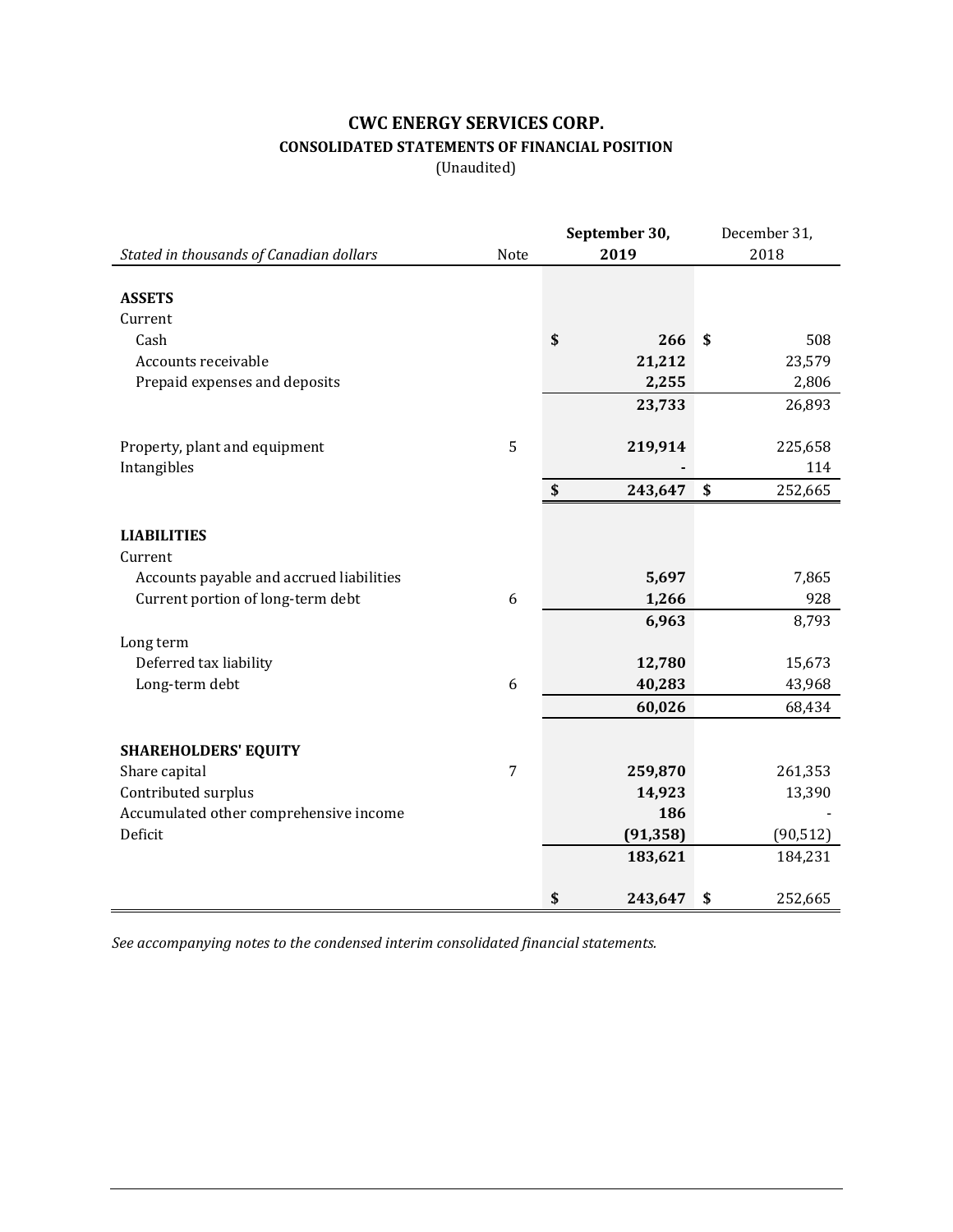## **CWC ENERGY SERVICES CORP. CONSOLIDATED STATEMENTS OF COMPREHENSIVE (LOSS) INCOME**

## For the three and nine months ended September 30, 2019 and 2018

(Unaudited)

|                                        |      | <b>Three months ended</b> |               |    |        |    | Nine months ended |    |          |  |
|----------------------------------------|------|---------------------------|---------------|----|--------|----|-------------------|----|----------|--|
| Stated in thousands of Canadian        |      |                           | September 30, |    |        |    | September 30,     |    |          |  |
| dollars except per share amounts       | Note |                           | 2019          |    | 2018   |    | 2019              |    | 2018     |  |
| Revenue                                | 11   | \$                        | 27,775        | \$ | 38,113 | \$ | 77,779            | \$ | 109,283  |  |
|                                        |      |                           |               |    |        |    |                   |    |          |  |
| <b>Expenses</b>                        | 10   |                           |               |    |        |    |                   |    |          |  |
| Direct operating expenses              |      |                           | 19,545        |    | 27,946 |    | 56,806            |    | 82,196   |  |
| Selling and administrative expenses    |      |                           | 4,362         |    | 4,165  |    | 12,298            |    | 13,576   |  |
| Stock based compensation               | 7    |                           | 166           |    | 241    |    | 592               |    | 763      |  |
| Finance costs                          | 6    |                           | 525           |    | 616    |    | 1,915             |    | 1,899    |  |
| Depreciation and amortization          |      |                           | 3,250         |    | 4,670  |    | 9,985             |    | 12,588   |  |
| (Gain) loss on disposal of equipment   |      |                           |               |    | (57)   |    | (78)              |    | 96       |  |
|                                        |      |                           | 27,848        |    | 37,581 |    | 81,518            |    | 111,118  |  |
|                                        |      |                           |               |    |        |    |                   |    |          |  |
| (Loss) income before income taxes      |      |                           | (73)          |    | 532    |    | (3,739)           |    | (1, 835) |  |
|                                        |      |                           |               |    |        |    |                   |    |          |  |
| Deferred income tax expense (recovery) |      |                           | 161           |    | 206    |    | (2,893)           |    | (290)    |  |
|                                        |      |                           |               |    |        |    |                   |    |          |  |
| Net (loss) income                      |      | \$                        | (234)         | \$ | 326    | \$ | (846)             | \$ | (1, 545) |  |
|                                        |      |                           |               |    |        |    |                   |    |          |  |
| Other comprehensive (loss)             |      |                           |               |    |        |    |                   |    |          |  |
| income                                 |      |                           |               |    |        |    |                   |    |          |  |
| Item that may be reclassified          |      |                           |               |    |        |    |                   |    |          |  |
| subsequently to net (loss) income:     |      |                           |               |    |        |    |                   |    |          |  |
| Unrealized gain on translation of      |      |                           |               |    |        |    |                   |    |          |  |
| foreign operations                     |      |                           | 222           |    |        |    | 185               |    |          |  |
|                                        |      |                           |               |    |        |    |                   |    |          |  |
| <b>Comprehensive (loss) income</b>     |      | \$                        | (12)          | \$ | 326    | \$ | (661)             | \$ | (1, 545) |  |
|                                        |      |                           |               |    |        |    |                   |    |          |  |
| (Loss) income per share                |      |                           |               |    |        |    |                   |    |          |  |
| Basic and diluted                      | 7    | \$                        | (0.00)        | \$ | 0.00   | \$ | (0.00)            | \$ | (0.00)   |  |

*See accompanying notes to the condensed interim consolidated financial statements.*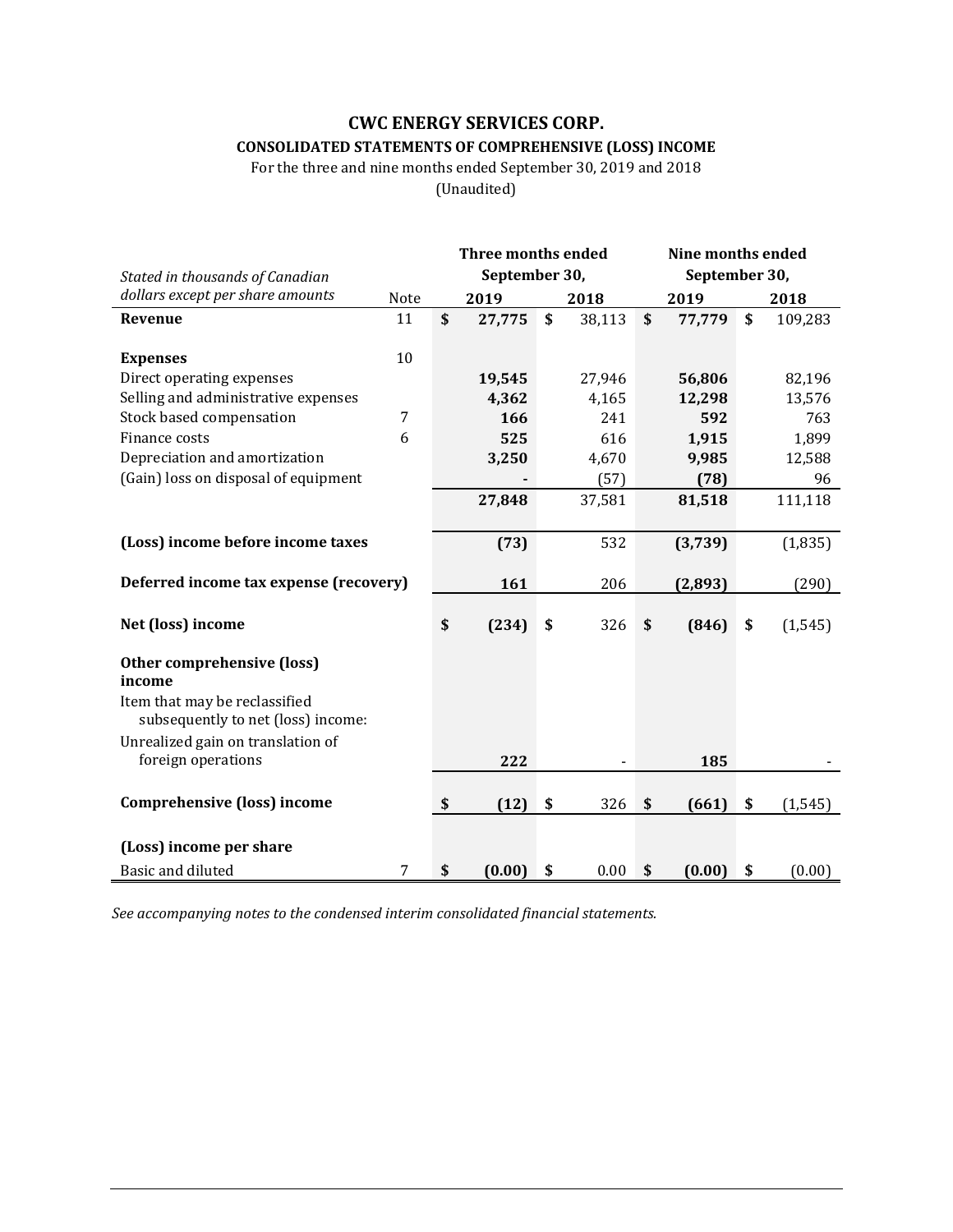## **CONSOLIDATED STATEMENTS OF CHANGES IN EQUITY**

For the three and nine months ended September 30, 2019 and 2018

(Unaudited)

|                                                                 |   |                                    |                         |                               | Accumulated                   |                |                 |
|-----------------------------------------------------------------|---|------------------------------------|-------------------------|-------------------------------|-------------------------------|----------------|-----------------|
| Stated in thousands of Canadian dollars<br>except share amounts |   | Number of<br>Note<br><b>Shares</b> | <b>Share</b><br>Capital | Contributed<br><b>Surplus</b> | <b>Other</b><br>Comprehensive | <b>Deficit</b> | Total<br>Equity |
|                                                                 |   |                                    |                         |                               | Income                        |                |                 |
| Balance - December 31, 2017                                     |   | 521,378,958 \$                     | 266,720 \$              | $8,609$ \$                    | $-$ \$                        | $(88, 810)$ \$ | 186,519         |
| Net loss                                                        |   |                                    |                         |                               |                               | (1, 545)       | (1, 545)        |
| Stock based compensation expense                                | 7 |                                    |                         | 763                           |                               |                | 763             |
| Exercise of stock options                                       |   | 1,033,335                          | 230                     | (82)                          |                               |                | 148             |
| Settlement of restricted share units                            |   | 305,667                            | 57                      | (57)                          |                               |                |                 |
| Cancellation of common shares                                   |   |                                    |                         |                               |                               |                |                 |
| purchased under normal course                                   | 7 |                                    |                         |                               |                               |                |                 |
| issuer bid                                                      |   | (3,563,000)                        | (1,850)                 | 1,160                         |                               |                | (690)           |
| Balance-September 30, 2018                                      |   | 519,154,960 \$                     | 265,157 \$              | 10,393 \$                     | - \$                          | $(90, 355)$ \$ | 185,195         |
| Balance - December 31, 2018                                     |   | 512,509,291 \$                     | 261,353 \$              | 13,390 \$                     | - \$                          | $(90, 512)$ \$ | 184,231         |
| Net loss                                                        |   |                                    |                         |                               |                               | (846)          | (846)           |
| Stock based compensation expense                                | 7 |                                    |                         | 592                           |                               |                | 592             |
| Settlement of restricted share units                            | 7 | 452,000                            | 87                      | (87)                          |                               |                |                 |
| Cancellation of common shares                                   |   |                                    |                         |                               |                               |                |                 |
| purchased under normal course                                   | 7 |                                    |                         |                               |                               |                |                 |
| issuer bid                                                      |   | (3,060,500)                        | (1,570)                 | 1,028                         |                               |                | (542)           |
| Other comprehensive income                                      |   |                                    |                         |                               | 186                           |                | 186             |
|                                                                 |   |                                    | 259,870 \$              |                               | 186 \$                        | $(91, 358)$ \$ | 183,621         |
| Balance-September 30, 2019                                      |   | 509,900,791 \$                     |                         | 14,923 \$                     |                               |                |                 |

*See accompanying notes to the condensed interim consolidated financial statements.*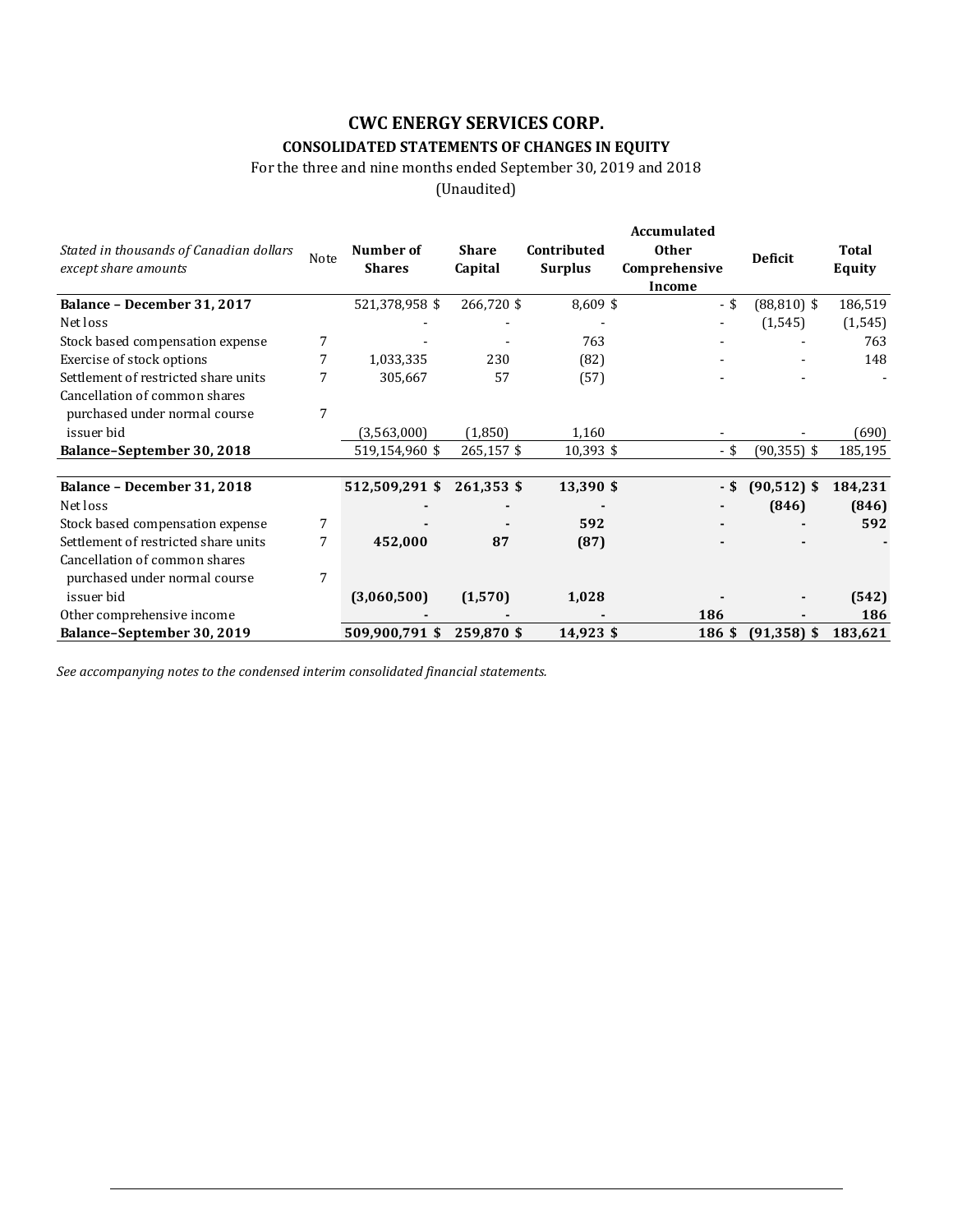## **CWC ENERGY SERVICES CORP. CONSOLIDATED STATEMENTS OF CASH FLOWS**

For the three and nine months ended September 30, 2019 and 2018

(Unaudited)

| September 30,<br>September 30,<br>Stated in thousands of Canadian<br>dollars except per share amounts<br>Note<br>2019<br>2019<br>2018<br>2018<br><b>Operating activities:</b><br>Net (loss) income<br>\$<br>(234)<br>\$<br>326<br>\$<br>(846)<br>\$<br>(1, 545)<br>Adjustments for:<br>Stock based compensation<br>7<br>166<br>241<br>592<br>763<br>Finance costs<br>525<br>616<br>1,915<br>1,899<br>Depreciation and amortization<br>4,670<br>3,250<br>9,985<br>12,588<br>(Gain) loss on disposal of equipment<br>96<br>(57)<br>(78)<br>Deferred income tax expense (recovery)<br>161<br>206<br>(2, 893)<br>(290)<br>Funds from operations<br>6,002<br>3,868<br>8,675<br>13,511<br>Changes in non-cash working<br>capital balances<br>8<br>(7, 187)<br>(12,097)<br>750<br>133<br>Operating cash flow<br>(3, 319)<br>9,425<br>13,644<br>(6,095) |                              | Three months ended | Nine months ended |  |  |  |  |
|-------------------------------------------------------------------------------------------------------------------------------------------------------------------------------------------------------------------------------------------------------------------------------------------------------------------------------------------------------------------------------------------------------------------------------------------------------------------------------------------------------------------------------------------------------------------------------------------------------------------------------------------------------------------------------------------------------------------------------------------------------------------------------------------------------------------------------------------------|------------------------------|--------------------|-------------------|--|--|--|--|
|                                                                                                                                                                                                                                                                                                                                                                                                                                                                                                                                                                                                                                                                                                                                                                                                                                                 |                              |                    |                   |  |  |  |  |
|                                                                                                                                                                                                                                                                                                                                                                                                                                                                                                                                                                                                                                                                                                                                                                                                                                                 |                              |                    |                   |  |  |  |  |
|                                                                                                                                                                                                                                                                                                                                                                                                                                                                                                                                                                                                                                                                                                                                                                                                                                                 |                              |                    |                   |  |  |  |  |
|                                                                                                                                                                                                                                                                                                                                                                                                                                                                                                                                                                                                                                                                                                                                                                                                                                                 |                              |                    |                   |  |  |  |  |
|                                                                                                                                                                                                                                                                                                                                                                                                                                                                                                                                                                                                                                                                                                                                                                                                                                                 |                              |                    |                   |  |  |  |  |
|                                                                                                                                                                                                                                                                                                                                                                                                                                                                                                                                                                                                                                                                                                                                                                                                                                                 |                              |                    |                   |  |  |  |  |
|                                                                                                                                                                                                                                                                                                                                                                                                                                                                                                                                                                                                                                                                                                                                                                                                                                                 |                              |                    |                   |  |  |  |  |
|                                                                                                                                                                                                                                                                                                                                                                                                                                                                                                                                                                                                                                                                                                                                                                                                                                                 |                              |                    |                   |  |  |  |  |
|                                                                                                                                                                                                                                                                                                                                                                                                                                                                                                                                                                                                                                                                                                                                                                                                                                                 |                              |                    |                   |  |  |  |  |
|                                                                                                                                                                                                                                                                                                                                                                                                                                                                                                                                                                                                                                                                                                                                                                                                                                                 |                              |                    |                   |  |  |  |  |
|                                                                                                                                                                                                                                                                                                                                                                                                                                                                                                                                                                                                                                                                                                                                                                                                                                                 |                              |                    |                   |  |  |  |  |
|                                                                                                                                                                                                                                                                                                                                                                                                                                                                                                                                                                                                                                                                                                                                                                                                                                                 |                              |                    |                   |  |  |  |  |
|                                                                                                                                                                                                                                                                                                                                                                                                                                                                                                                                                                                                                                                                                                                                                                                                                                                 |                              |                    |                   |  |  |  |  |
|                                                                                                                                                                                                                                                                                                                                                                                                                                                                                                                                                                                                                                                                                                                                                                                                                                                 |                              |                    |                   |  |  |  |  |
|                                                                                                                                                                                                                                                                                                                                                                                                                                                                                                                                                                                                                                                                                                                                                                                                                                                 |                              |                    |                   |  |  |  |  |
|                                                                                                                                                                                                                                                                                                                                                                                                                                                                                                                                                                                                                                                                                                                                                                                                                                                 | <b>Investing activities:</b> |                    |                   |  |  |  |  |
| Purchase of equipment<br>(2, 548)<br>(3, 156)<br>(9, 244)<br>(745)                                                                                                                                                                                                                                                                                                                                                                                                                                                                                                                                                                                                                                                                                                                                                                              |                              |                    |                   |  |  |  |  |
| Proceeds on disposal of equipment<br>296<br>2,040<br>66                                                                                                                                                                                                                                                                                                                                                                                                                                                                                                                                                                                                                                                                                                                                                                                         |                              |                    |                   |  |  |  |  |
| Investing cash flow<br>(2,482)<br>(745)<br>(2,860)<br>(7,204)                                                                                                                                                                                                                                                                                                                                                                                                                                                                                                                                                                                                                                                                                                                                                                                   |                              |                    |                   |  |  |  |  |
|                                                                                                                                                                                                                                                                                                                                                                                                                                                                                                                                                                                                                                                                                                                                                                                                                                                 |                              |                    |                   |  |  |  |  |
| <b>Financing activities:</b>                                                                                                                                                                                                                                                                                                                                                                                                                                                                                                                                                                                                                                                                                                                                                                                                                    |                              |                    |                   |  |  |  |  |
| Increase (repayment) of long-term debt<br>5,111<br>9,480<br>(3,662)<br>(3,797)                                                                                                                                                                                                                                                                                                                                                                                                                                                                                                                                                                                                                                                                                                                                                                  |                              |                    |                   |  |  |  |  |
| Interest paid<br>(490)<br>(553)<br>(1,693)<br>(1,757)                                                                                                                                                                                                                                                                                                                                                                                                                                                                                                                                                                                                                                                                                                                                                                                           |                              |                    |                   |  |  |  |  |
| Finance costs paid<br>(231)<br>(58)<br>(208)<br>(26)                                                                                                                                                                                                                                                                                                                                                                                                                                                                                                                                                                                                                                                                                                                                                                                            |                              |                    |                   |  |  |  |  |
| Lease repayments<br>(205)<br>(651)<br>(227)<br>(74)                                                                                                                                                                                                                                                                                                                                                                                                                                                                                                                                                                                                                                                                                                                                                                                             |                              |                    |                   |  |  |  |  |
| Proceeds from exercise of options<br>$\overline{7}$<br>148                                                                                                                                                                                                                                                                                                                                                                                                                                                                                                                                                                                                                                                                                                                                                                                      |                              |                    |                   |  |  |  |  |
| Common shares purchased                                                                                                                                                                                                                                                                                                                                                                                                                                                                                                                                                                                                                                                                                                                                                                                                                         |                              |                    |                   |  |  |  |  |
| $\overline{7}$<br>under NCIB<br>(60)<br>(205)<br>(542)<br>(690)                                                                                                                                                                                                                                                                                                                                                                                                                                                                                                                                                                                                                                                                                                                                                                                 |                              |                    |                   |  |  |  |  |
| 4,148<br>8,622<br>(6, 381)<br>Financing cash flow<br>(6, 779)                                                                                                                                                                                                                                                                                                                                                                                                                                                                                                                                                                                                                                                                                                                                                                                   |                              |                    |                   |  |  |  |  |
|                                                                                                                                                                                                                                                                                                                                                                                                                                                                                                                                                                                                                                                                                                                                                                                                                                                 |                              |                    |                   |  |  |  |  |
| Increase (decrease) in cash during<br>59<br>the period<br>84<br>45<br>(214)                                                                                                                                                                                                                                                                                                                                                                                                                                                                                                                                                                                                                                                                                                                                                                     |                              |                    |                   |  |  |  |  |
| Effect of exchange rate changes on                                                                                                                                                                                                                                                                                                                                                                                                                                                                                                                                                                                                                                                                                                                                                                                                              |                              |                    |                   |  |  |  |  |
| cash and cash equivalents<br>9<br>(28)                                                                                                                                                                                                                                                                                                                                                                                                                                                                                                                                                                                                                                                                                                                                                                                                          |                              |                    |                   |  |  |  |  |
| Cash, beginning of period<br>173<br>109<br>508<br>95                                                                                                                                                                                                                                                                                                                                                                                                                                                                                                                                                                                                                                                                                                                                                                                            |                              |                    |                   |  |  |  |  |
| Cash, end of period<br>\$<br>266<br>\$<br>154<br>\$<br>266<br>\$<br>154                                                                                                                                                                                                                                                                                                                                                                                                                                                                                                                                                                                                                                                                                                                                                                         |                              |                    |                   |  |  |  |  |

*See accompanying notes to condensed interim consolidated financial statements*.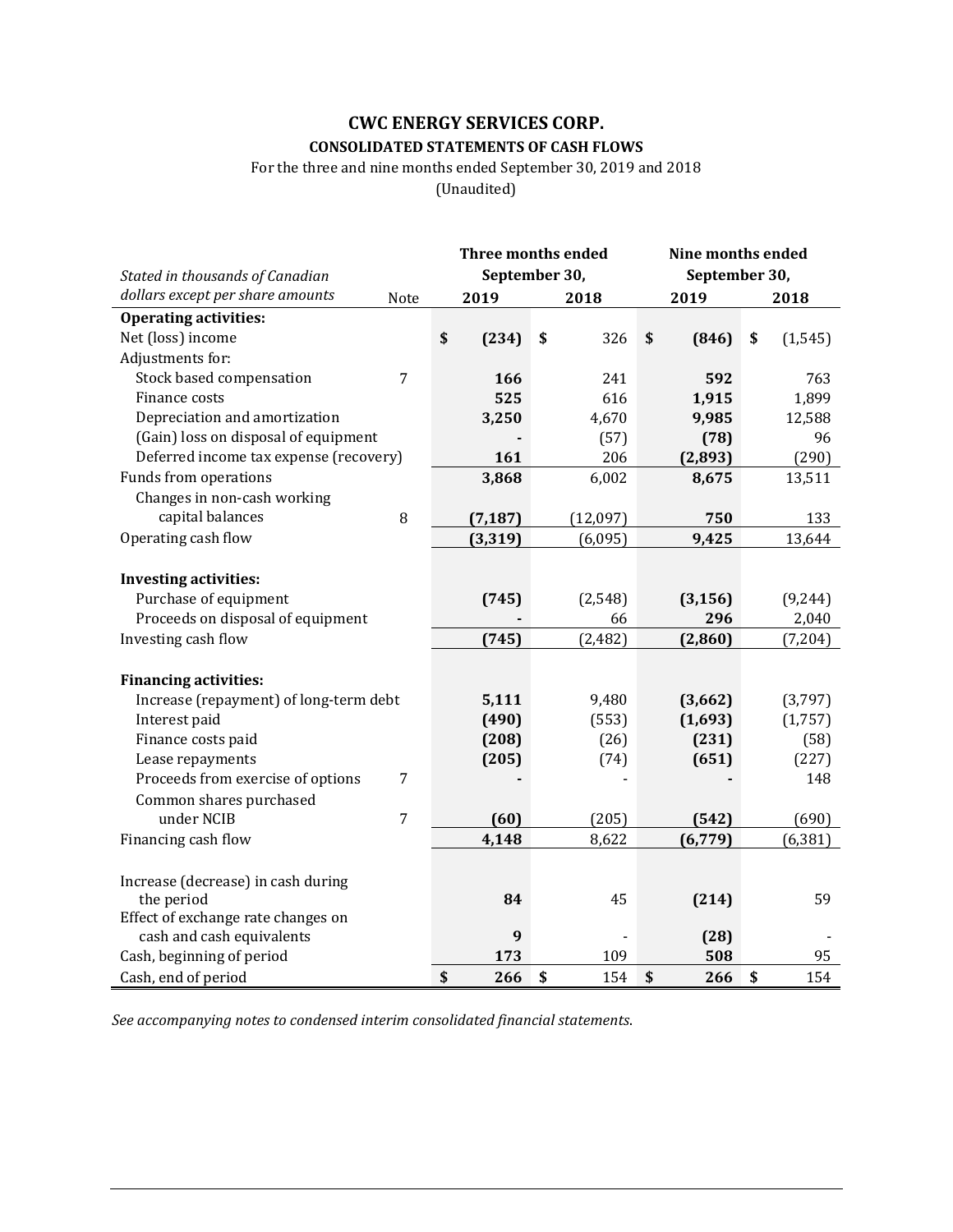NOTES TO THE CONDENSED INTERIM CONSOLIDATED FINANCIAL STATEMENTS For the three and nine months ended September 30, 2019 and 2018

### (Unaudited)

*Stated in thousands of Canadian dollars except share and per share amounts* 

### **1. Reporting entity**

CWC Energy Services Corp. ("CWC" or the "Company") is incorporated under the Business Corporations Act (Alberta). The address of the Company's head office is Suite 610, 205 – 5th Avenue SW, Calgary, Alberta, Canada. The Company is an oilfield services company providing drilling and production services to oil and gas exploration and development companies throughout the Western Canadian Sedimentary Basin ("WCSB") and the Bakken, Denver-Julesburg ("DJ"), Eagle Ford and Permian basins located in the United States. These consolidated financial statements reflect only the Company's proportionate interests in such activities and are comprised of the Company and its subsidiaries. The Company's common stock is listed and traded on the TSX Venture Exchange under the symbol CWC. Additional information regarding CWC's business is available in CWC's most recent Annual Information Form available on SEDAR at www.sedar.com, on the Company's website www.cwcenergyservices.com, or by contacting the Company at the address noted above.

#### **2. Basis of presentation**

#### (a) Statement of compliance

These condensed interim consolidated financial statements have been prepared in accordance with IAS 34 Interim Financial Reporting and do not include all of the information required for annual financial statements and should be read in conjunction with the annual consolidated financial statements of the Company as at and for the year ended December 31, 2018.

These condensed interim consolidated financial statements were approved by the Board of Directors on November 1, 2019.

#### (b) Basis of measurement

The condensed interim consolidated financial statements have been prepared on the historical cost basis.

(c) Functional and presentation currency

These condensed interim consolidated financial statements are presented in Canadian dollars. Each of the Company's subsidiaries are measured using the functional currency of that subsidiary, which is the currency of the primary economic environment in which that subsidiary operates. All financial information presented in Canadian dollars has been rounded to the nearest thousand except where otherwise noted.

(d) Use of estimates and judgments

The preparation of the condensed interim consolidated financial statements requires management to make judgments, estimates and assumptions that affect the application of accounting policies and the reported amount of assets and liabilities, income and expense. Actual results may differ from these estimates.

In preparing these condensed interim consolidated financial statements, the significant judgments made by management in applying the Company's accounting policies and the key sources of estimation uncertainty were the same as those that applied to the financial statements as at and for the year ended December 31, 2018 other than as described below.

#### Property, plant and equipment

Effective April 1, 2019 the Company changed the method for depreciating its drilling and service rigs from a unit of production method to a straight-line method. In addition, the Company changed certain estimates relating to useful lives and salvage values. The change in depreciation methodology reflects the current and future economic environment within the industry and the Company believes that straight line deprecation better reflects the pattern in which the assets' future economic benefits will be consumed by the Company, primarily as a result of idle or underutilized assets being depreciated more quickly in periods of low activity.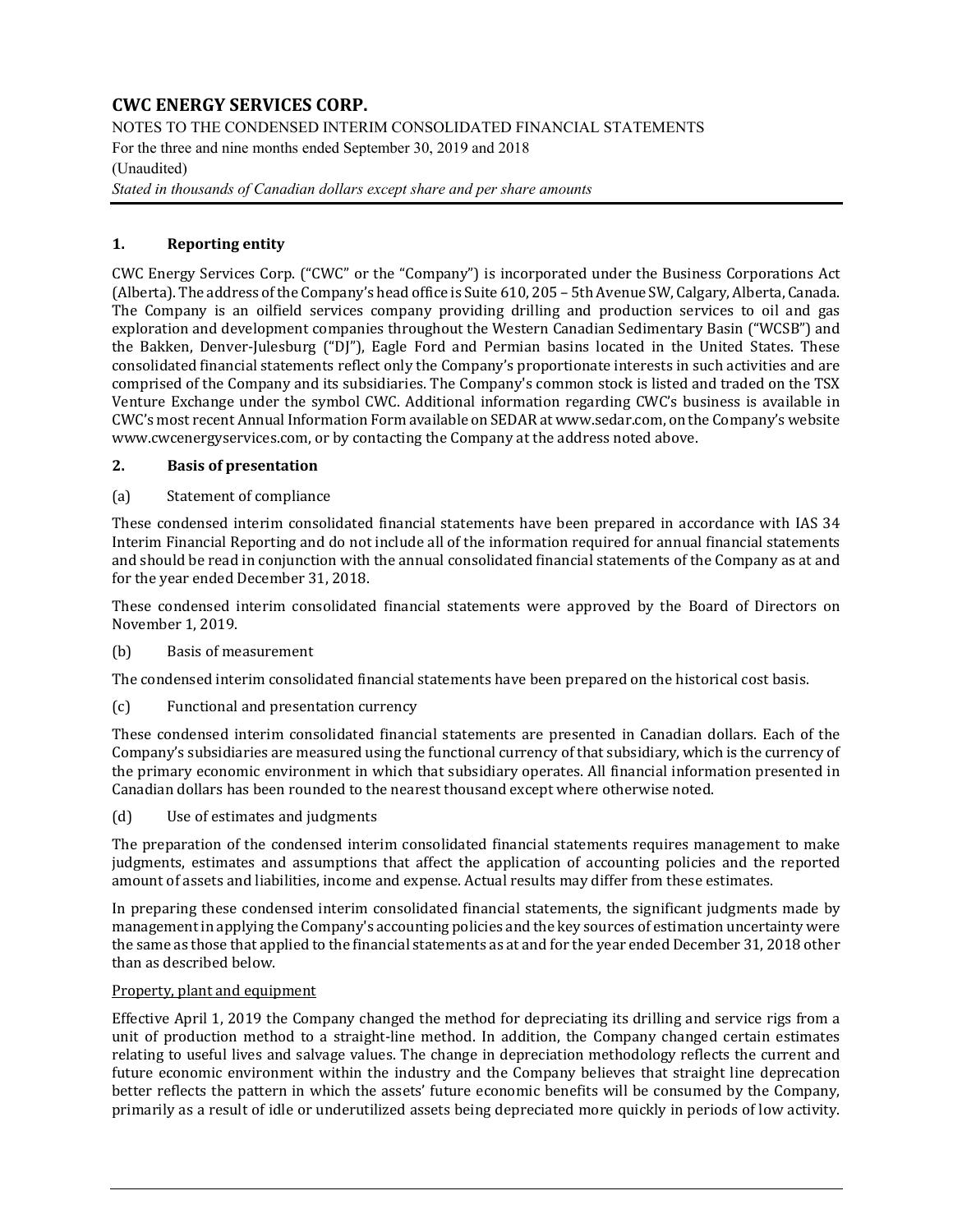NOTES TO THE CONDENSED INTERIM CONSOLIDATED FINANCIAL STATEMENTS

For the three and nine months ended September 30, 2019 and 2018

#### (Unaudited)

*Stated in thousands of Canadian dollars except share and per share amounts* 

These adjustments were applied prospectively. The following is a summary of depreciation estimates for the Company's property and equipment as of April 1, 2019.

| Assets                                                                               | Method                                          | Rate                      |
|--------------------------------------------------------------------------------------|-------------------------------------------------|---------------------------|
| Drilling rigs and related equipment                                                  | Straight-line with residual values of up to-10% | 25 years                  |
| <b>Buildings</b>                                                                     | Straight-line with residual values of up to-20% | 25 years                  |
| Production equipment - service rigs                                                  | Straight-line with residual values of up to-10% | 25 years                  |
| Production equipment - swabbing<br>rigs and Service Rig Level IV<br>recertifications | Unit of production                              | 24,000 operating<br>hours |
| Production equipment - coil                                                          | Straight-line with residual values of up to-20% | 10 years                  |
| Support equipment                                                                    | Straight-line with residual values of up to-15% | 2 to 10 years             |
| Miscellaneous equipment                                                              | Straight-line with no residual value            | 3 to 5 years              |

#### **3. Significant accounting policies**

The accounting policies applied by the Company in these condensed interim consolidated financial statements are the same as those applied by the Company in its consolidated financial statements as at and for the year ended December 31, 2018, except for the adoption of IFRS 16 – Leases and Foreign Currency Translation. These unaudited condensed interim consolidated financial statements should be read in conjunction with the audited consolidated financial statements and notes thereto as at and for the year ended December 31, 2018 as filed on SEDAR.

## (a) IFRS 16 - Leases

In January 2016, the IASB issued IFRS 16 Leases ("IFRS 16"), which replaces the existing IFRS guidance on leases: IAS 17 Leases ("IAS 17"). Under IAS 17, lessees were required to determine if the lease is a finance or operating lease, based on specified criteria of whether the lease transferred significantly all the risks and rewards associated with ownership of the underlying asset. Finance leases are recognized on the balance sheet while operating leases are recognized in the Consolidated Statements of Income when the expense is incurred. IFRS 16 introduced a single lease accounting model for lessees which require a Right-of-Use ("ROU") asset and lease liability to be recognized on the balance sheet for contracts that are, or contain, a lease. The Company's leases under IFRS 16 primarily consist of vehicle leases, which were previously classified as finance leases, and office leases, which were previously classified as operating leases.

The Company has adopted IFRS 16 on January 1, 2019 using the modified retrospective approach. The modified retrospective approach does not require restatement of prior period financial information as it recognizes the cumulative effect as an adjustment to opening retained earnings and applies the standard prospectively. Accordingly, comparative information in the Company's financial statements are not restated.

For leases that were previously classified as finance leases under IAS 17, the carrying amount of the ROU asset and lease liability remain unchanged upon transition and were determined at the carrying amount immediately before the adoption date.

For leases that were previously classified as operating leases under IAS 17, lease liabilities were measured at the present value of the remaining lease payments discounted using the Company's incremental borrowing rate on January 1, 2019. ROU assets were measured at an amount equal to the lease liability. The recognition of the present value of minimum lease payments resulted in additional \$645 of ROU assets and associated lease liabilities.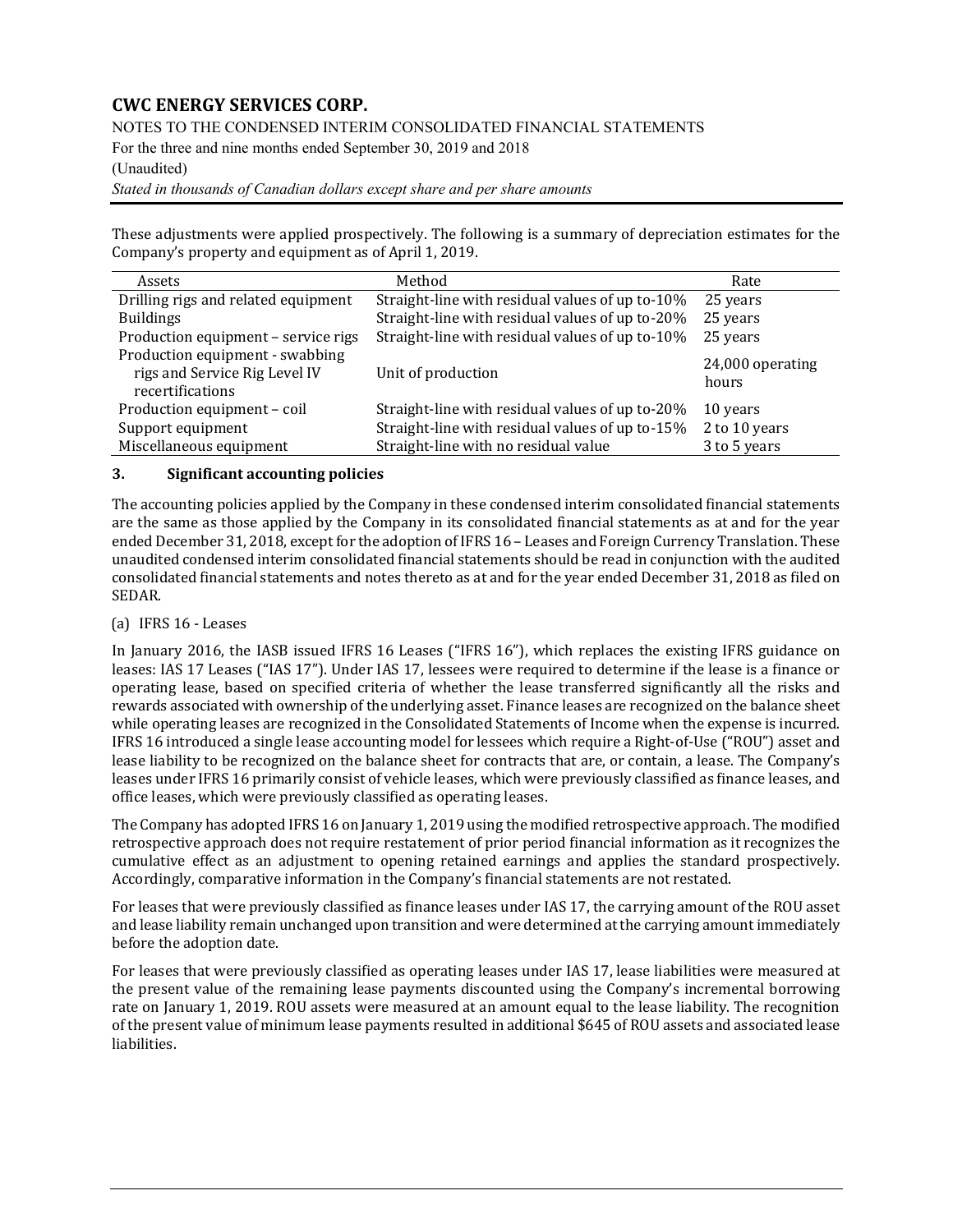NOTES TO THE CONDENSED INTERIM CONSOLIDATED FINANCIAL STATEMENTS

For the three and nine months ended September 30, 2019 and 2018

## (Unaudited)

#### *Stated in thousands of Canadian dollars except share and per share amounts*

The adoption of IFRS 16 included the following elections:

- Elected to not recognize ROU assets and liabilities for leases term of less than 12 months, or for leases of low value.
- Elected to exclude initial direct costs from measuring the ROU asset at the date of initial application.
- Elected to apply a single discount rate to portfolio of leases with similar characteristics.
- Elected to use hindsight in determining lease term.

As a result of this adoption, the Company has revised the description of its accounting policy for leases as follows:

#### Leases

A contract is, or contains, a lease if the contract conveys the right of control of the use of an identified asset for a period of time in exchange for considerations. A lease obligation is recognized at the commencement of the lease term at the present value of the lease payments that are not paid at that date. Interest expense is recognized on the lease obligations using the effective interest rate method and payments are applied against the lease obligation. At the commencement date, a corresponding ROU is recognized at the amount of the lease obligation, adjusted for lease incentives received and initial direct costs. Depreciation is recognized on the ROU asset over the lease term.

The preparation of the condensed interim consolidated financial statements in accordance with IFRS requires management to make judgements, estimates, and key assumptions that affect the reported amount of asset, liabilities, income, and expense. Actual results could differ significantly from these estimates. Key areas where management has made judgements, estimates, and assumptions related to the adoption of IFRS 16 include:

- Incremental borrowing rate: The incremental borrowing rates are based on judgements including economic environment, term, currency, and the underlying risk inherent to the asset. The carrying balance of the ROU asset, lease obligations, and the resulting interest and depletion and depreciation expense, may differ due to changes in the market conditions and lease term.
- Lease term: Lease terms are based on assumptions regarding extension terms that allow for operational flexibility and future market conditions.
- (b) Foreign Currency Translation

Functional currency is the currency of the primary economic environment in which the Company and its subsidiaries operate and is normally the currency in which the entity primarily generates and expends cash. The financial statements of the Company's subsidiaries are translated into Canadian dollars, which is the presentation currency of the Company. The assets and liabilities of subsidiaries whose functional currencies are other than Canadian dollars are translated into Canadian dollars at the foreign exchange rate at the balance sheet date, while revenues and expenses of such subsidiaries are translated using average monthly foreign exchange rates, which approximate the foreign exchange rates on the dates of the transactions. Foreign exchange differences arising on translation are included in Other Comprehensive Income ("OCI").

The Company's transactions in foreign currencies are translated to the appropriate functional currency at the foreign exchange rate on the dates of the transactions. Monetary assets and liabilities denominated in foreign currencies are translated to the functional currency at the foreign exchange rate at the balance sheet date and differences arising on translation are recognized in net earnings. Non-monetary assets that are measured in terms of historical cost in foreign currency are translated using the exchange rate at the dates of the transactions.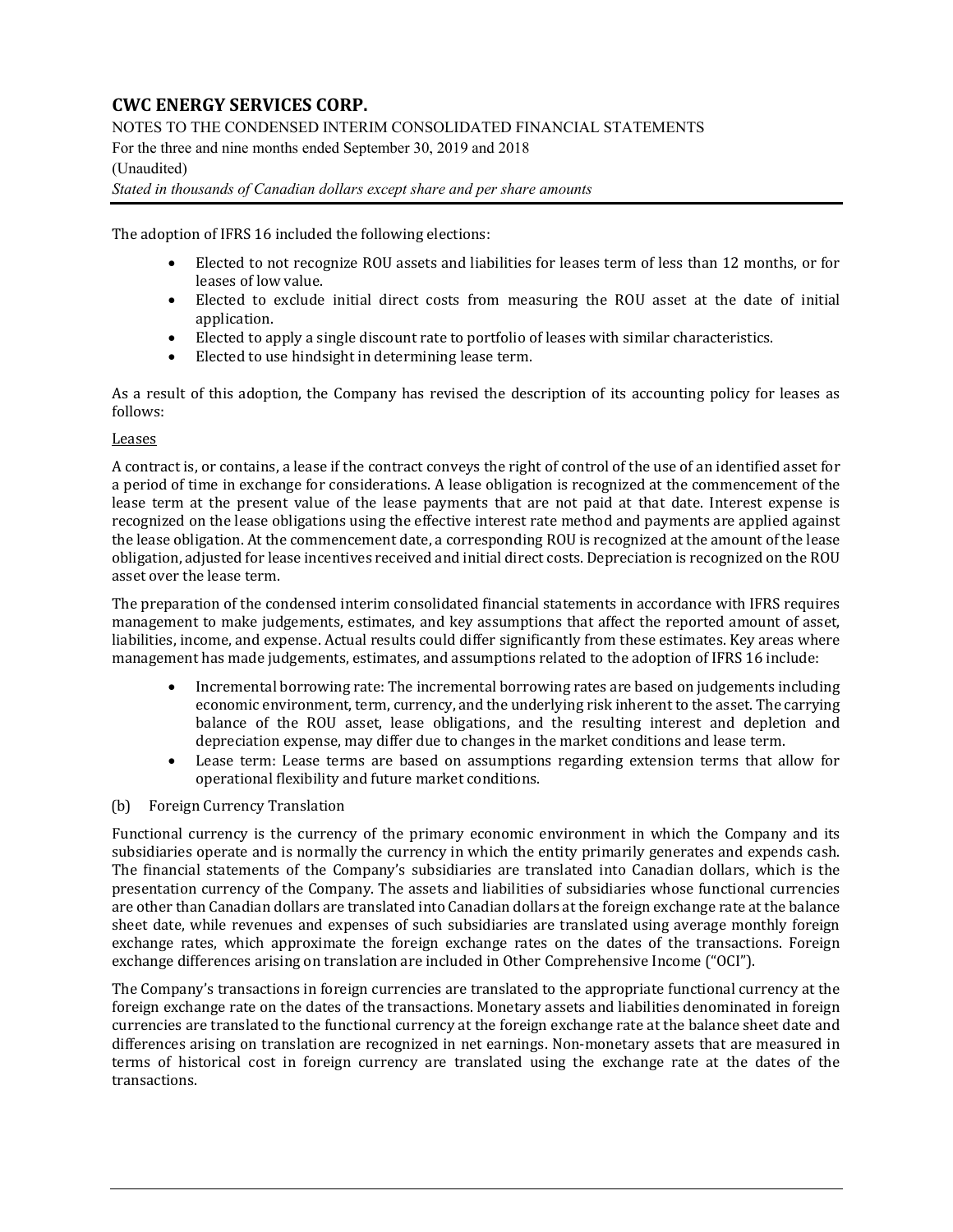NOTES TO THE CONDENSED INTERIM CONSOLIDATED FINANCIAL STATEMENTS

For the three and nine months ended September 30, 2019 and 2018

### (Unaudited)

*Stated in thousands of Canadian dollars except share and per share amounts* 

#### **4. Seasonality and weather**

The Company's Canadian operations are dependent on weather conditions which impact our ability to move heavy equipment safely and efficiently in Western Canada's oil and natural gas fields. Activity levels during the first quarter are typically the most robust as the frost creates a stable ground mass that allows for easy access to well sites and easier drilling and service rig movement. The second quarter is traditionally the slowest due to road bans during spring break-up. When winter frost leaves the ground, it renders many secondary roads incapable of supporting the weight of heavy equipment until they have thoroughly dried out. Road bans during this time restrict service and support equipment access to well sites. The third quarter has more activity as the summer months are typically drier than the second quarter. The fourth quarter is again quite active as winter temperatures freeze the ground once more maximizing site access. However, there may be temporary halts to operations in extreme cold weather when the temperature falls below -35C.

#### **5. Property, plant and equipment**

|                                                          | Contract<br><b>Drilling</b><br>equipment | Production<br><b>Services</b><br>property,<br>plant, and<br>equipment | Right-of-<br>use<br>assets | <b>Other</b><br>equipment | <b>Total</b>  |
|----------------------------------------------------------|------------------------------------------|-----------------------------------------------------------------------|----------------------------|---------------------------|---------------|
| Costs                                                    |                                          |                                                                       |                            |                           |               |
| Balance, December 31, 2018                               | \$<br>119,532                            | \$<br>255,654                                                         | \$                         | \$<br>1,941               | \$<br>377,127 |
| Right-of-use assets                                      | (167)                                    | (771)                                                                 | 1,583                      |                           | 645           |
| Balance, January 1, 2019                                 | 119,365                                  | 254,883                                                               | 1,583                      | 1,941                     | 377,772       |
| Additions                                                | 1,256                                    | 1,776                                                                 | 363                        | 124                       | 3,519         |
| <b>Disposals</b>                                         |                                          | (477)                                                                 | (40)                       |                           | (517)         |
| Effect of foreign currency exchange<br>differences       | 212                                      |                                                                       | $\mathbf{1}$               |                           | 213           |
| Balance, September 30, 2019                              | 120,833                                  | 256,182                                                               | 1,907                      | 2,065                     | 380,987       |
| <b>Accumulated depreciation and</b><br>impairment losses |                                          |                                                                       |                            |                           |               |
| Balance, December 31, 2018                               | 26,282                                   | 123,376                                                               |                            | 1,813                     | 151,471       |
| Right-of-use assets                                      | (5)                                      | (250)                                                                 | 255                        |                           |               |
| Balance, January 1, 2019                                 | 26,277                                   | 123,126                                                               | 255                        | 1,813                     | 151,471       |
| Depreciation                                             | 3,250                                    | 5,938                                                                 | 626                        | 57                        | 9,871         |
| <b>Disposals</b>                                         |                                          | (246)                                                                 | (20)                       |                           | (266)         |
| Effect of foreign currency exchange<br>differences       | (3)                                      |                                                                       |                            |                           | (3)           |
| Balance, September 30, 2019                              | 29,524                                   | 128,818                                                               | 861                        | 1.870                     | 161,073       |
| Net book value                                           |                                          |                                                                       |                            |                           |               |
| Balance, September 30, 2019                              | \$<br>91,309                             | \$<br>127,364                                                         | \$<br>1,046                | \$<br>195                 | \$<br>219,914 |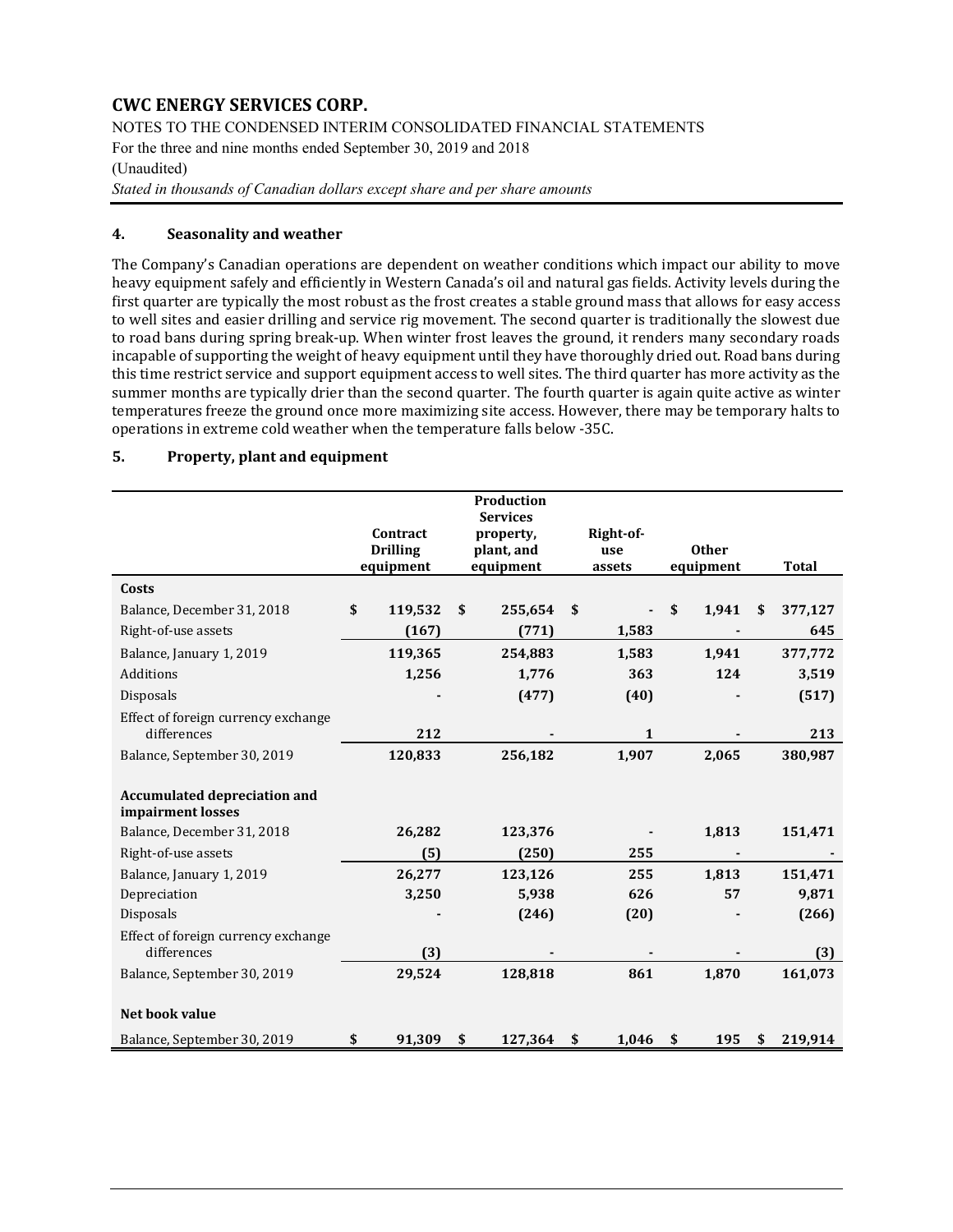NOTES TO THE CONDENSED INTERIM CONSOLIDATED FINANCIAL STATEMENTS

For the three and nine months ended September 30, 2019 and 2018

(Unaudited)

*Stated in thousands of Canadian dollars except share and per share amounts* 

### **6. Loans and borrowings**

The following table provides information with respect to amounts included in the consolidated statement of financial position related to loans and borrowings:

|                                                                                               | September 30, |                                            |     | December 31,                               |
|-----------------------------------------------------------------------------------------------|---------------|--------------------------------------------|-----|--------------------------------------------|
|                                                                                               |               | 2019                                       |     | 2018                                       |
| Current liabilities:                                                                          |               |                                            |     |                                            |
| Current portion of lease liabilities                                                          | \$            | 685                                        | -\$ | 346                                        |
| Current portion of Mortgage Loan                                                              |               | 582                                        |     | 582                                        |
|                                                                                               | \$            | 1,267                                      | S   | 928                                        |
| Non-current liabilities:<br>Bank Loan<br>Mortgage Loan<br>Lease liabilities<br>Financing fees | \$<br>\$      | 28,861<br>11,491<br>366<br>(436)<br>40,282 | -\$ | 32,087<br>11,927<br>381<br>(427)<br>43,968 |
| Total loans and borrowings                                                                    | \$            | 41,549                                     |     | 44,896                                     |

The Company has credit facilities with a syndicate of four Canadian financial institutions (the "Credit Facility"). The Credit Facility provides the Company with a \$60 million extendible revolving term facility (the "Bank Loan") and other credit instruments. Of the Bank Loan, \$42.5 million is a syndicated facility, \$10 million is a Canadian operating facility with the remaining \$7.5 million (US\$5.75 million) being a U.S. operating facility. On September 27, 2019, the Bank Loan was extended for a committed term until July 31, 2022 ("Maturity Date"). No principal payments are required under the Bank Loan until the Maturity Date, at which time any amounts outstanding are due and payable. The Company may, on an annual basis, request the Maturity Date be extended for a period not to exceed three years from the date of the request. If a request for an extension is not approved by the banking syndicate, the Maturity Date will remain unchanged.

The Bank Loan bears interest based on a sliding scale pricing grid tied to the Company's trailing Consolidated Debt<sup>(2)</sup> to Consolidated EBITDA<sup>(1)</sup> ratio from a minimum of the bank's prime rate plus 0.75% to a maximum of the bank's prime rate plus 3.75% or from a minimum of the bankers' acceptances rate plus a stamping fee of 1.75% to a maximum of the bankers' acceptances rate plus a stamping fee of 4.75%. Standby fees under the Bank Loan range between 0.39% and 1.07%. Interest and fees under the Bank Loan are payable monthly. The Company has the option to borrow funds denominated in either Canadian or United States dollars under the Credit Facilities. Borrowings under the Bank Loan are limited to an aggregate of 75% of accounts receivable outstanding less than 90 days plus 60% of the net book value of property and equipment less certain priority payables. As at September 30, 2019, of the \$60,000 Bank Loan facility, \$31,280 was available for immediate borrowing and \$28,861 was outstanding (December 31, 2018: \$32,087). The Bank Loan has an accordion feature which provides the Company with an ability to increase the maximum borrowings up to \$125,000, subject to the approval of the lenders. The Bank Loan is secured by a security agreement covering all of the assets of the Company and a first charge Security Interest covering all assets of the Company (other than real estate assets related to the Mortgage Loan). Effective September 30, 2019, the applicable rates under the Bank Loan are: bank prime rate plus 1.50%, banker's acceptances rate plus a stamping fee of 2.50%, and standby fee rate of 0.57%.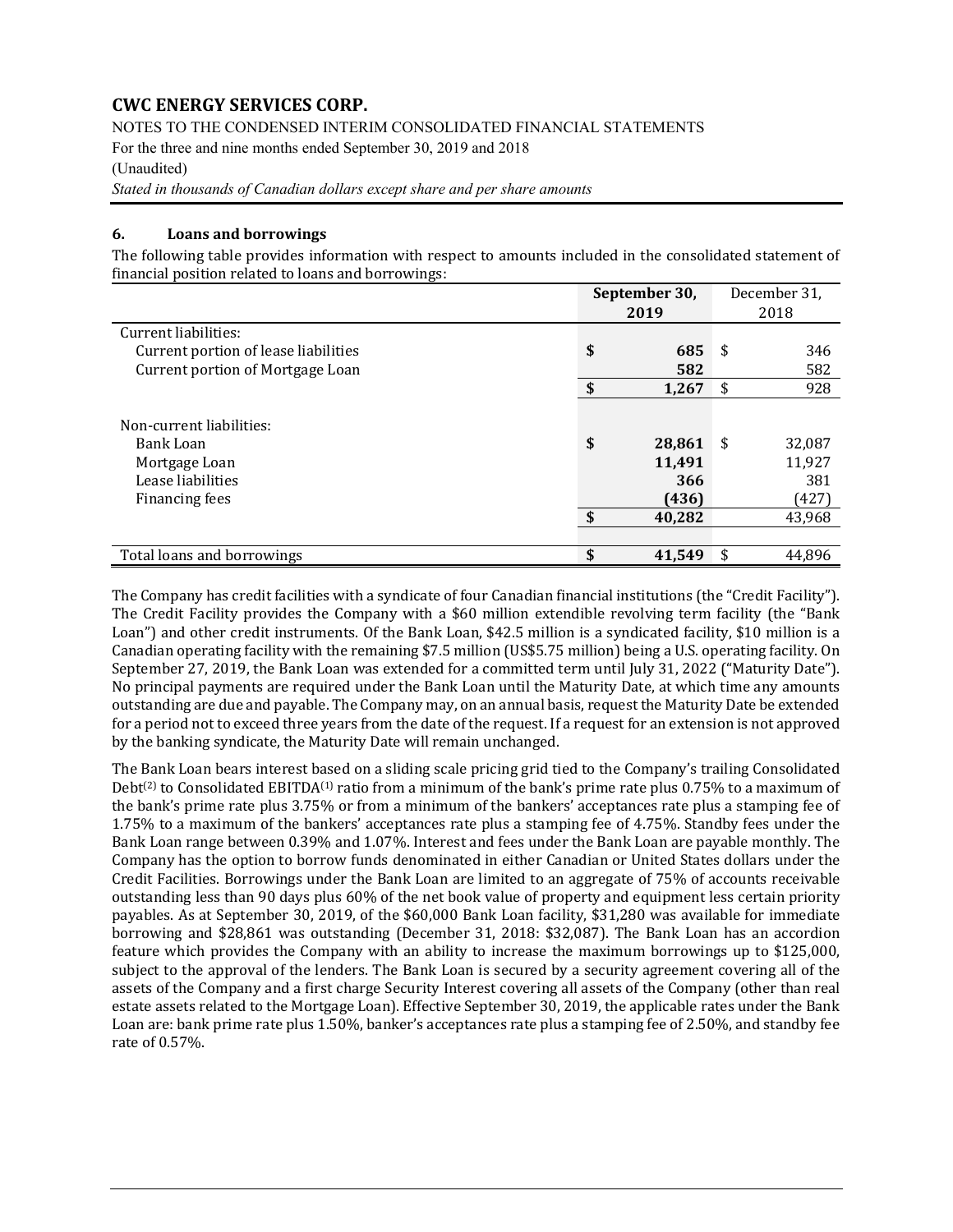NOTES TO THE CONDENSED INTERIM CONSOLIDATED FINANCIAL STATEMENTS

For the three and nine months ended September 30, 2019 and 2018

#### (Unaudited)

*Stated in thousands of Canadian dollars except share and per share amounts* 

Under the terms of the Credit Facility, the Company is required to comply with the following financial covenants:

|                                                                         |                     | September 30, |
|-------------------------------------------------------------------------|---------------------|---------------|
|                                                                         | Covenant limits     | 2019          |
| Consolidated Debt <sup>(2)</sup> to Consolidated EBITDA <sup>(1)</sup>  | 3.75:1.00 or less   | 2.37:1.00     |
| Consolidated Debt $(2)$ to Capitalization $(3)$                         | $0.50:1.00$ or less | 0.14:1.00     |
| Consolidated Adjusted Cash Flow <sup>(4)</sup> to Consolidated Adjusted |                     |               |
| Finance Obligations <sup>(5)</sup>                                      | $1.15:1.00$ or more | 3.98:1.00     |

 $(1)$  Consolidated EBITDA is calculated as net income plus finance costs, plus current and deferred income taxes, plus depreciation, plus stock based compensation, plus any non-recurring losses or impairment losses, or permitted severance costs, minus any non-recurring gain, plus any expenses related to corporate or business acquisitions with all amounts being for the twelve month period ended the calculation date, minus all principal paid or payable in connection with the Mortgage Loan. Consolidated EBITDA is adjusted to reflect the inclusion of material acquisitions or material dispositions on a pro forma basis for the twelve month period ended the calculation date. Consolidated EBITDA is increased if debt repayments from the proceeds of equity issuance are used to repay the syndicated facility and designated by the Company as an Equity Cure amount. The Consolidated Debt to Consolidated EBITDA covenant limit reduces to 3.50:1.00 at September 30, 2020, to 3.25:1.00 at March 31, 2021 and to 3.00:1.00 at September 30, 2021 and thereafter.

(2) Consolidated Debt is calculated as total loans and borrowings as shown in the schedule above adjusted to exclude: the Mortgage Loan, the funds held in any segregated accounts and to remove any financing fees included.

(3) Capitalization is calculated as Consolidated Debt plus Shareholders' Equity as at the calculation date.

(4) Consolidated Adjusted Cash Flow is calculated as Consolidated EBITDA minus amounts paid for transaction costs, dividends or share repurchases in the twelve month period ended the calculation date. The Calculation of Adjusted Cash Flow excludes Consolidated EBITDA resulting from an Equity Cure.

(5) Consolidated Adjusted Finance Obligations is calculated as finance costs plus scheduled principal payments on debt including scheduled principal payments under finance leases minus accretion of finance fees included in finance costs for the twelve month period ended the calculation date (excluding scheduled principal payments attributed to the Mortgage Loan).

Mortgage Loan is a loan maturing on June 28, 2023 that is amortized over 22 years with blended monthly principal and interest payments of \$86. At maturity, approximately \$9,891 of principal will become payable assuming only regular monthly payments are made. On July 27, 2018 the Company entered into an interest rate swap to exchange the floating rate interest payments for fixed rate interest payments, which fix the Bankers' Acceptance-Canadian Dollar Offered Rate components of its interest payment on the outstanding term debt. Under the interest rate swap agreement, the Company pays a fixed rate of 2.65% per annum plus the applicable credit spread of 1.35%, for an effective fixed rate of 4.0%. The fair value of the interest rate swap arrangement is the difference between the forward interest rates and the discounted contract rate. As of September 30, 2019 the mark-to-market value of the interest rate swap of \$374 is included within accounts payable and accrued liabilities on the Consolidated Statements of Financial Position (December 31, 2018: \$206). For the three months ended September 30, 2019 the mark-to-mark value of the interest rate swap resulted in a gain of \$54 included within finance costs on the Consolidated Statements of Comprehensive Loss.

Lease liabilities consist of vehicles and office space which mature in 1 to 3 years. The incremental borrowing rate applied to the individual leases liabilities varies from 4.0 to 6.4% per annum. During the three and nine months ended September 30, 2019, interest expense on leased liabilities was \$14 and \$35, respectively, and expenses relating to short-term leases was \$nil.

Financing fees consist of commitment fees and legal expenses relating to the Credit Facility and are being amortized using the effective interest rate method over the term of the Credit Facility. For the three and nine months ended September 30, 2019 financing fees of \$34 and \$221, respectively, were amortized and included in finance costs (year ended December 31, 2018: \$162).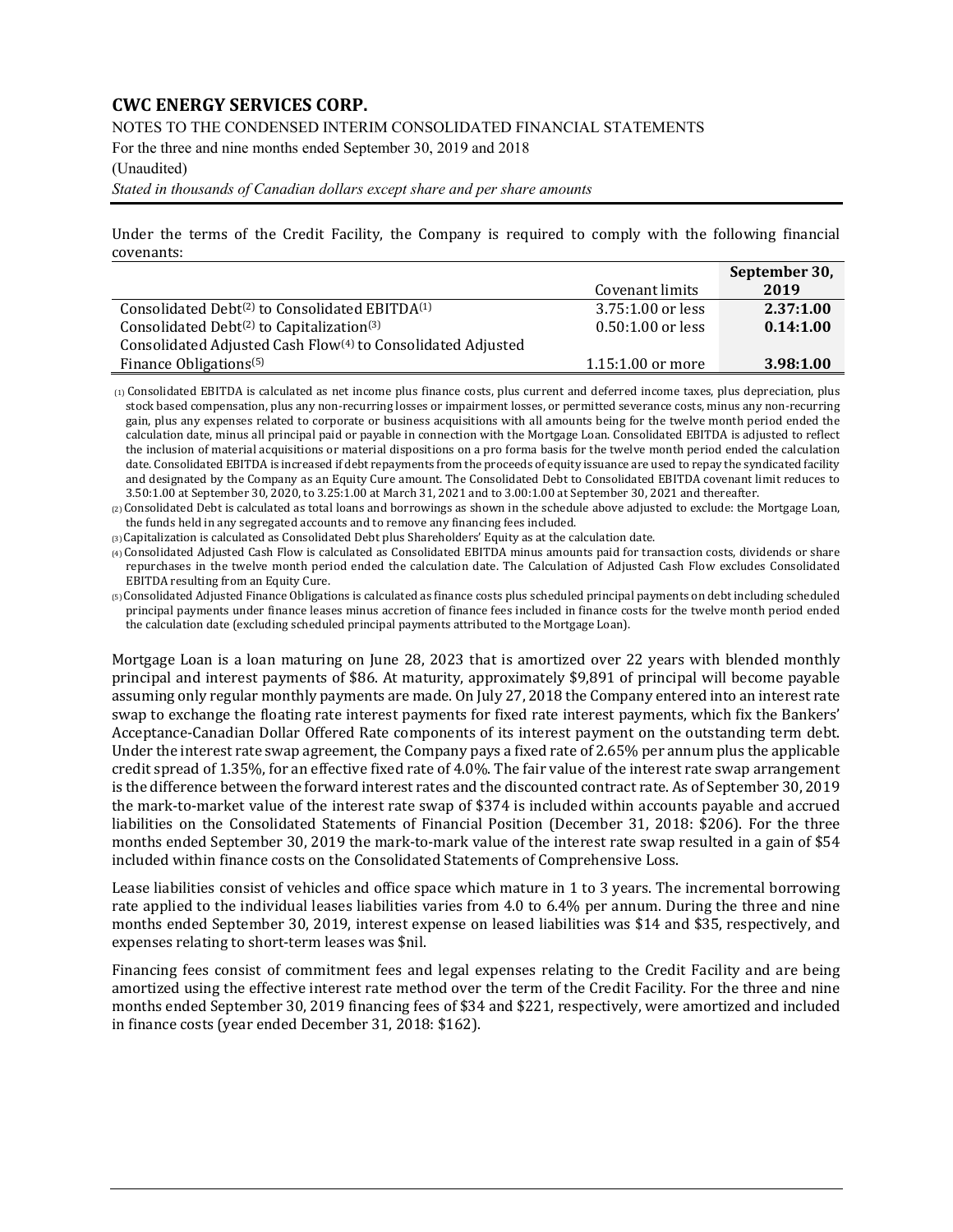NOTES TO THE CONDENSED INTERIM CONSOLIDATED FINANCIAL STATEMENTS For the three and nine months ended September 30, 2019 and 2018 (Unaudited)

*Stated in thousands of Canadian dollars except share and per share amounts* 

### **7. Share capital**

#### (a) Authorized

Unlimited number of Common voting shares without par value.

Unlimited number of Preferred shares without par value.

(b) Normal course issuer bid

On April 10, 2018, the Company initiated a Normal Course Issuer Bid ("NCIB") which expired on April 9, 2019. Under this expired NCIB the Company was entitled to purchase, from time to time up to 26,057,889 of issued and outstanding common shares through the facilities of the TSXV or other recognized marketplaces. In addition, CWC entered into an automatic securities purchase plan (the "ASPP") (as defined under applicable securities laws) with Raymond James Ltd. ("Raymond James") for the purpose of making purchases under the ASPP. Such purchases were determined by Raymond James in its sole discretion, without consultation with CWC having regard to the price limitation and aggregate purchase limitation and other terms of the ASPP and the rules of the TSXV. Conducting the NCIB as an ASPP allows common shares to be purchased at times when CWC would otherwise be prohibited from doing so pursuant to securities laws and its internal trading policies.

On April 15, 2019, the Company replaced its expired NCIB with a new NCIB which now expires on April 14, 2020. Under the new NCIB the Company may purchase, from time to time as it considers advisable, up to 25,535,115 of issued and outstanding common shares through the facilities of the TSXV or other recognized marketplaces. In addition, CWC renewed its ASPP with Raymond James for the purpose of making purchases under the ASPP.

For the three months ended September 30, 2019, 405,000 shares (2018: 1,175,500) for consideration of \$60 including commissions (2018: \$205) were purchased under the NCIB, and for the nine months ended September 30, 2019, 3,078,500 shares (2018: 3,593,000) for consideration of \$541 including commissions (2018: 690) were purchased under the NCIB. In the three months ended September 30, 2019, a total of 524,500 shares were cancelled and returned to treasury (2018: 1,309,000), and in the nine months ended September 30, 2019, a total of 3,060,500 shares were cancelled and returned to treasury (2018: 3,563,000).

### (c) Stock options

The following table summarizes changes in the number of stock options outstanding:

|                               | Number of<br>options | Weighted average<br>exercise price |
|-------------------------------|----------------------|------------------------------------|
| Balance at December 31, 2018  | 24,351,333           | 0.25                               |
| Expired                       | (1,700,000)          | 1.04                               |
| Forfeited                     | (740, 333)           | 0.20                               |
| Balance at September 30, 2019 | 21,911,000           | 0.19                               |

For the three months ended September 30, 2019, stock-based compensation expense relating to stock options totaled \$92 (three months ended September 30, 2018: \$157). For the nine months ended September 30, 2019, stock-based compensation expense relating to stock options totaled \$344 (nine months ended September 30, 2018: \$509).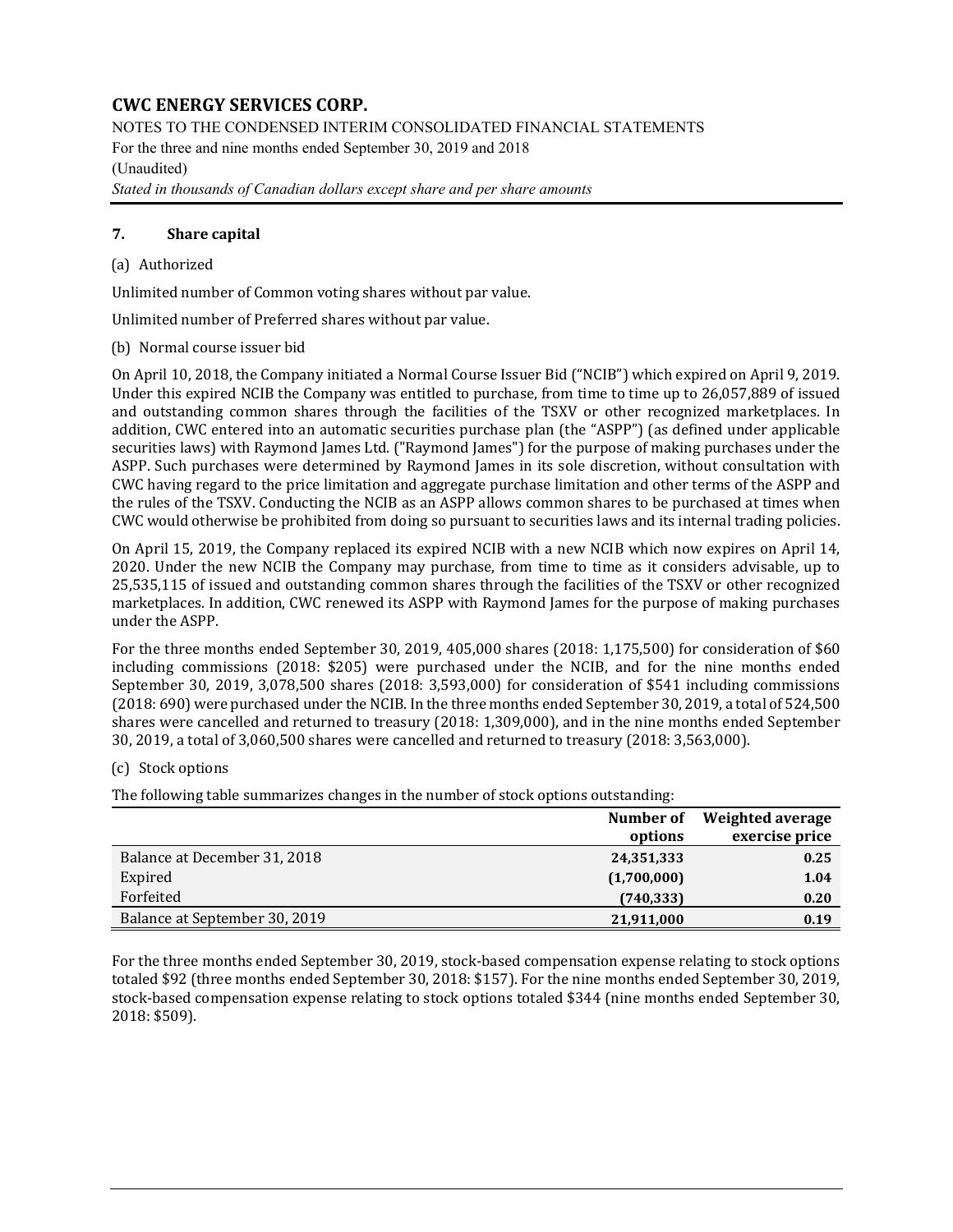NOTES TO THE CONDENSED INTERIM CONSOLIDATED FINANCIAL STATEMENTS

For the three and nine months ended September 30, 2019 and 2018

### (Unaudited)

*Stated in thousands of Canadian dollars except share and per share amounts* 

## (d) Restricted share unit plan

The following table summarizes changes in the number of Restricted Share Units ("RSUs") outstanding:

|                 |                | Weighted average    |                       |                |
|-----------------|----------------|---------------------|-----------------------|----------------|
| Issue date fair | Number of RSUs | remaining life      | Weighted average      | Number of RSUs |
| value           | outstanding    | (years) contractual | exercise price $(\$)$ | exercisable    |
| $$0.14 - $0.23$ | 5,361,001      | 2.31                | n/a                   | 632,997        |

For the three months ended September 30, 2019, stock-based compensation expense relating to RSUs totaled \$74 (2018: \$84). For the nine months ended September 30, 2019, stock-based compensation expense relating to RSUs totaled \$248 (2018: \$254).

For the nine months ended September 30, 2019, 452,000 RSUs were exercised (2018: 305,667), 151,000 RSUs were forfeited (2018: 304,333) and 54,000 RSUs were issued (2018: 54,000).

(e) Weighted average common shares outstanding

The following table reconciles the common shares used in computing per share amounts for the periods noted:

|                                                                   | For the three months ended<br>September 30, |             | For the nine months ended<br>September 30, |             |
|-------------------------------------------------------------------|---------------------------------------------|-------------|--------------------------------------------|-------------|
|                                                                   | 2019                                        | 2018        | 2019                                       | 2018        |
| Weighted average common shares<br>outstanding - basic             | 510,358,460                                 | 520,463,960 | 511,329,933                                | 521,271,741 |
| Effect of dilutive share-based<br>compensation plans              |                                             | 4,290,675   | $\blacksquare$                             |             |
| Weighted average common shares<br>outstanding - basic and diluted | 510,358,460                                 | 524,754,635 | 511,329,933                                | 521,271,741 |

Outstanding stock options and RSUs are currently the only instruments which could potentially dilute earnings per share.

## **8. Supplemental cash flow information**

|                                                           | Three months ended<br>September 30, |          |     |          |    | Nine months ended<br>September 30, |   |         |
|-----------------------------------------------------------|-------------------------------------|----------|-----|----------|----|------------------------------------|---|---------|
|                                                           |                                     | 2019     |     | 2018     |    | 2019                               |   | 2018    |
| Increase (decrease) in non-cash working<br>capital items: |                                     |          |     |          |    |                                    |   |         |
| Accounts receivable                                       | S                                   | (5, 511) | - S | (9,376)  | -S | 2,367                              | S | 1,914   |
| Prepaid expenses and deposits                             |                                     | 467      |     | (199)    |    | 551                                |   | (132)   |
| Accounts payable and accrued liabilities                  |                                     | (2, 143) |     | (2, 522) |    | (2, 168)                           |   | (1,649) |
|                                                           | \$                                  | (7, 187) | S   | (12,097) | -S | 750                                | S | 133     |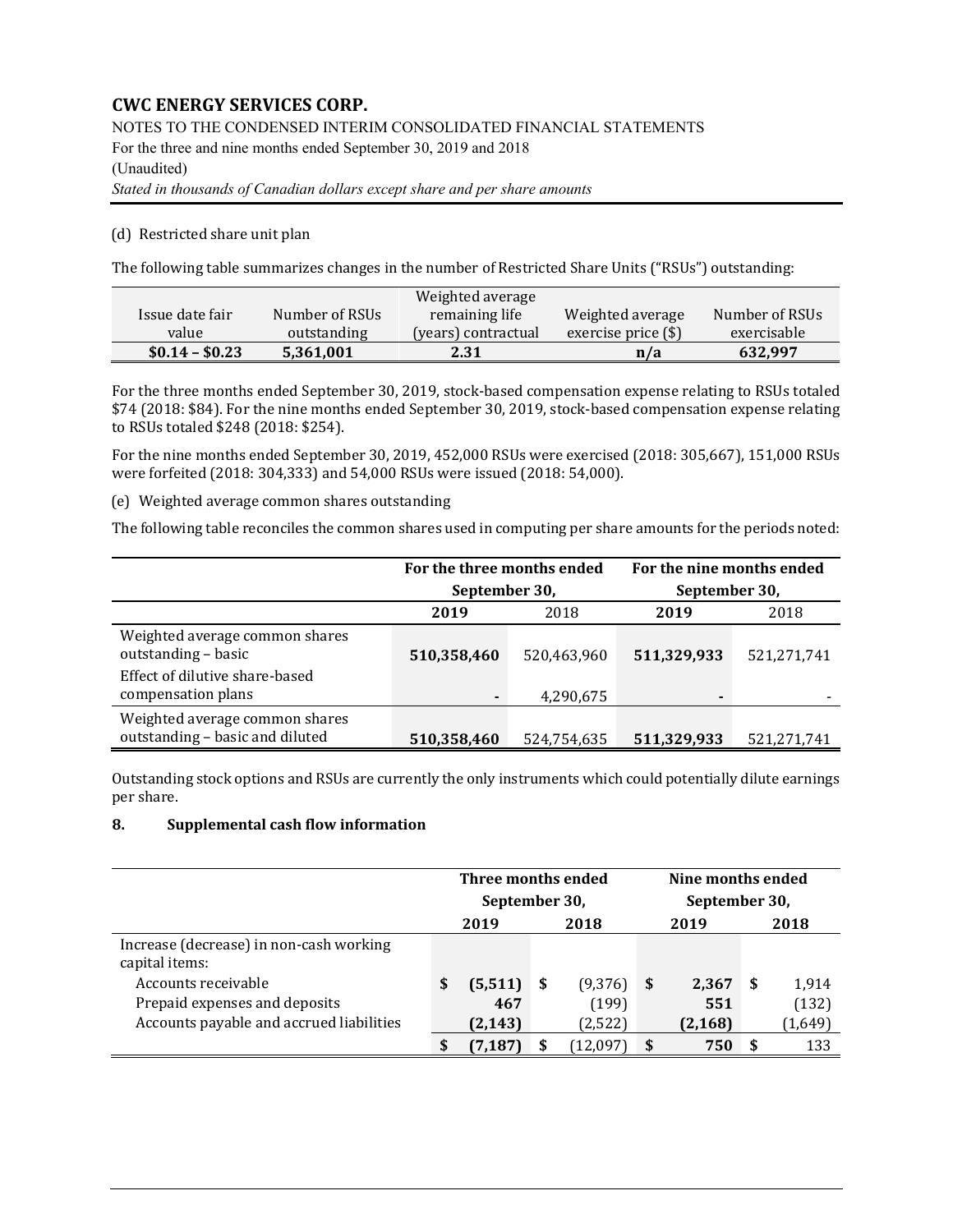NOTES TO THE CONDENSED INTERIM CONSOLIDATED FINANCIAL STATEMENTS

For the three and nine months ended September 30, 2019 and 2018

## (Unaudited)

*Stated in thousands of Canadian dollars except share and per share amounts* 

## **9. Operating segments**

The Company operates its Contract Drilling segment in both Canada and the United States while its Production Services segment operates in Canada. The Contract Drilling segment provides drilling rigs and related ancillary equipment to oil and gas exploration and production companies. The Production Services segment provides well services to oil and gas exploration and production companies through the use of service rigs, swabbing rigs and coil tubing units.

Management uses net income before depreciation and income taxes ("segment profit") in management reports reviewed by key management personnel and the board of directors to measure performance at a segment basis. Segment profit is used to measure performance as management believes this is the most relevant measure in evaluating the results of our segments relative to each other and other entities that operate within the respective industries.

The Corporate segment captures general and administrative expenses associated with supporting each of the reporting segments operations, plus costs associated with being a public company. Also included in the Corporate segment is interest expense for debt servicing, income tax expense and other amounts not directly related to the two primary segments.

| For the three months ended          |               | <b>Contract</b> |                    | <b>Production</b> |              |                |               |
|-------------------------------------|---------------|-----------------|--------------------|-------------------|--------------|----------------|---------------|
| September 30, 2019                  |               | <b>Drilling</b> |                    | <b>Services</b>   |              | Corporate      | <b>Total</b>  |
| Revenue                             | \$            | 8,284           | \$                 | 19,491            | \$           | $\blacksquare$ | \$<br>27,775  |
| Direct operating expenses           |               | 5,528           |                    | 14,017            |              |                | 19,545        |
|                                     |               |                 |                    |                   |              |                |               |
| Selling and administrative expenses |               | 465             |                    | 2,463             |              | 1,434          | 4,362         |
| Stock based compensation            |               |                 |                    |                   |              | 166            | 166           |
| Finance costs                       |               |                 |                    |                   |              | 525            | 525           |
| Depreciation                        |               | 1,115           |                    | 1,869             |              | 266            | 3,250         |
| Loss before tax                     |               | 1,176           |                    | 1,142             |              | (2, 391)       | (73)          |
| Deferred income tax expense         |               |                 |                    |                   |              | <b>161</b>     | 161           |
| <b>Net loss</b>                     | $\mathbf{\$}$ | 1,176           | $\mathbf{\hat{S}}$ | 1,142             | \$           | (2, 552)       | \$<br>(234)   |
|                                     |               |                 |                    |                   |              |                |               |
| Capital expenditures                | \$            | 195             | \$                 | 583               | $\mathbf{s}$ | 190            | \$<br>968     |
| As at September 30, 2019            |               |                 |                    |                   |              |                |               |
| Property, plant and equipment       | \$            | 91,309          | \$                 | 127,364           | \$           | 195            | \$<br>218,868 |
| Right-of-use assets                 | \$            | 268             | \$                 | 652               | \$           | 126            | \$<br>1,046   |

The amounts related to each industry segment are as follows: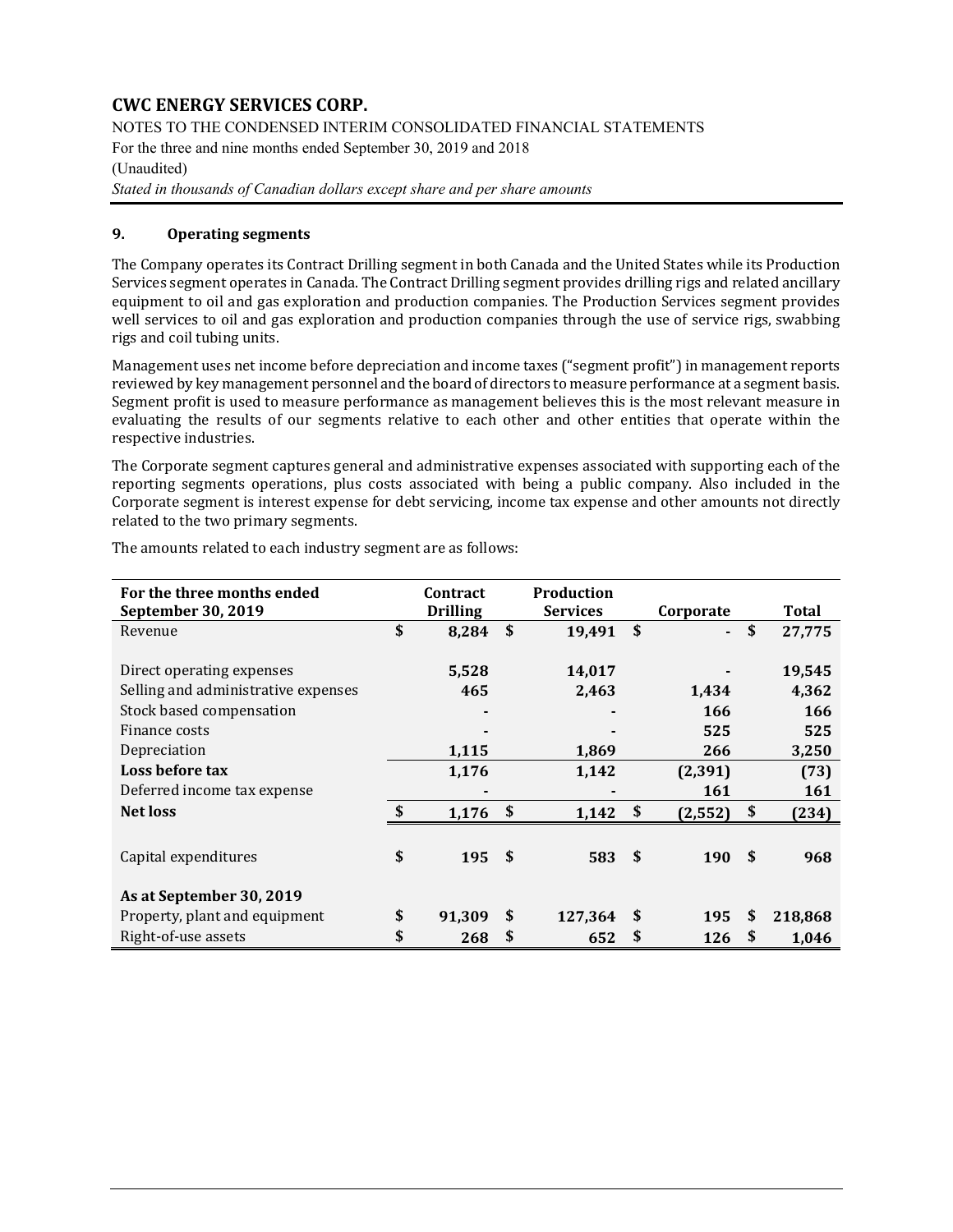NOTES TO THE CONDENSED INTERIM CONSOLIDATED FINANCIAL STATEMENTS

For the three and nine months ended September 30, 2019 and 2018

## (Unaudited)

*Stated in thousands of Canadian dollars except share and per share amounts* 

| For the three months ended<br>September 30, 2018                 | Contract<br><b>Drilling</b> | Production<br><b>Services</b> |               | Corporate | <b>Total</b>    |
|------------------------------------------------------------------|-----------------------------|-------------------------------|---------------|-----------|-----------------|
| Revenue                                                          | \$<br>10,634                | \$<br>27,479                  | \$            |           | \$<br>38,113    |
| Direct operating expenses<br>Selling and administrative expenses | 8,312<br>311                | 19,634<br>2,456               |               | 1,398     | 27,946<br>4,165 |
| Stock based compensation                                         |                             |                               |               | 241       | 241             |
| Finance costs                                                    |                             |                               |               | 616       | 616             |
| Gain on disposal of equipment                                    |                             | (57)                          |               |           | (57)            |
| Depreciation                                                     | 1,818                       | 2,636                         |               | 216       | 4,670           |
| Income before tax                                                | 193                         | 2,810                         |               | (2, 471)  | 532             |
| Deferred income tax expense                                      |                             |                               |               | 206       | 206             |
| Net income                                                       | \$<br>193                   | \$<br>2,810                   | \$            | (2,677)   | \$<br>326       |
| Capital expenditures                                             | \$<br>1,586                 | \$<br>1,110                   | $\mathsf{\$}$ |           | \$<br>2,696     |
| As at September 30, 2018                                         |                             |                               |               |           |                 |
| Property, plant and equipment                                    | \$<br>94,604                | \$<br>132,739                 | \$            | 119       | \$<br>227,462   |
| Intangibles                                                      | \$<br>191                   | \$                            | \$            |           | \$<br>191       |

| For the nine months ended<br>September 30, 2019 |               | Contract<br><b>Drilling</b> | <b>Production</b><br><b>Services</b> |            | Corporate |    | <b>Total</b> |
|-------------------------------------------------|---------------|-----------------------------|--------------------------------------|------------|-----------|----|--------------|
| Revenue                                         | \$            | 20,792                      | \$<br>56,987                         | $\sqrt{5}$ | $\sim$    | \$ | 77,779       |
|                                                 |               |                             |                                      |            |           |    |              |
| Direct operating expenses                       |               | 15,271                      | 41,535                               |            |           |    | 56,806       |
| Selling and administrative expenses             |               | 1,141                       | 7,382                                |            | 3,775     |    | 12,298       |
| Stock based compensation                        |               |                             |                                      |            | 592       |    | 592          |
| Finance costs                                   |               |                             |                                      |            | 1,915     |    | 1,915        |
| Gain on disposal of equipment                   |               |                             | (78)                                 |            |           |    | (78)         |
| Depreciation                                    |               | 3,462                       | 5,739                                |            | 784       |    | 9,985        |
| Loss before tax                                 |               | 918                         | 2,409                                |            | (7,066)   |    | (3,739)      |
| Deferred income tax recovery                    |               |                             |                                      |            | (2,893)   |    | (2,893)      |
| <b>Net loss</b>                                 | $\mathbf{\$}$ | 918                         | \$<br>2,409                          | - \$       | (4, 173)  | \$ | (846)        |
|                                                 |               |                             |                                      |            |           |    |              |
| Capital expenditures                            | \$            | 1,453                       | 2,460                                | S          | 251       | S  | 4,164        |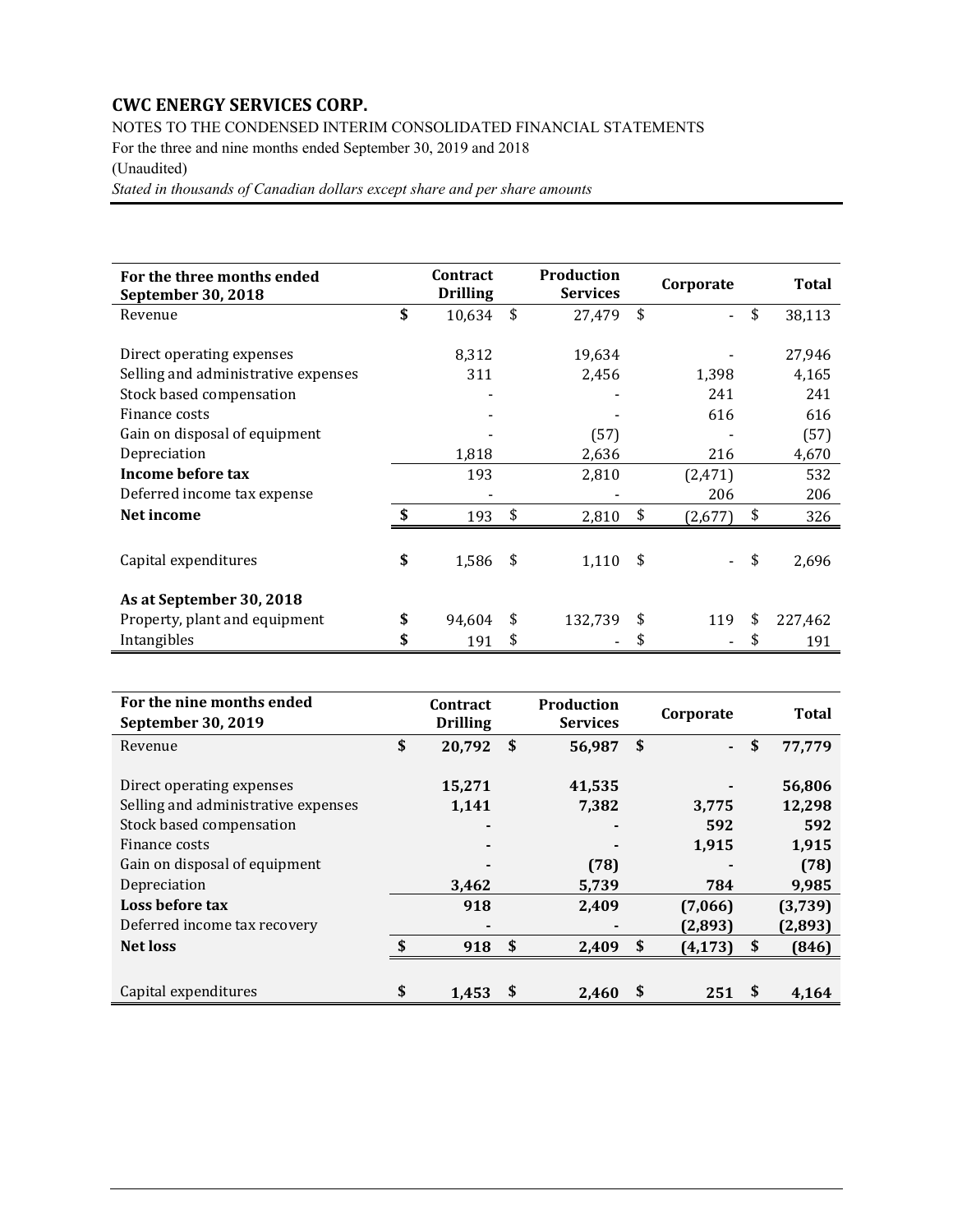NOTES TO THE CONDENSED INTERIM CONSOLIDATED FINANCIAL STATEMENTS

For the three and nine months ended September 30, 2019 and 2018

## (Unaudited)

*Stated in thousands of Canadian dollars except share and per share amounts* 

| For the nine months ended<br>September 30, 2018 | <b>Contract</b><br><b>Drilling</b> | <b>Production</b><br><b>Services</b> | Corporate          | Total          |
|-------------------------------------------------|------------------------------------|--------------------------------------|--------------------|----------------|
| Revenue                                         | \$<br>25,143                       | \$<br>84,140                         | \$<br>$\mathbf{r}$ | \$<br>109,283  |
|                                                 |                                    |                                      |                    |                |
| Direct operating expenses                       | 19,087                             | 63,109                               |                    | 82,196         |
| Selling and administrative expenses             | 960                                | 8,102                                | 4.514              | 13.576         |
| Stock based compensation                        |                                    |                                      | 763                | 763            |
| Finance costs                                   |                                    |                                      | 1,899              | 1.899          |
| Loss on disposal of equipment                   |                                    | 96                                   |                    | 96             |
| Depreciation                                    | 4,194                              | 7,729                                | 665                | 12,588         |
| Loss before tax                                 | 902                                | 5,104                                | (7, 841)           | (1,835)        |
| Deferred income tax recovery                    |                                    |                                      | (290)              | (290)          |
| <b>Net loss</b>                                 | \$<br>902                          | \$<br>5,104                          | \$<br>(7, 551)     | \$<br>(1, 545) |
|                                                 |                                    |                                      |                    |                |
| Capital expenditures                            | \$<br>6.702                        | 3.040                                | \$<br>28           | \$<br>9.770    |

## **10. Expenses by nature**

| For the three<br>months ended<br>September 30,<br>2019 | <b>Direct</b><br>operating<br>expenses |    | Selling and<br>administrative<br>expenses | <b>Stock based</b><br>compensation |     | <b>Finance</b><br>costs |    | <b>Depreciation</b><br>expense |    | Gain on<br>disposal of<br>equipment | Total        |
|--------------------------------------------------------|----------------------------------------|----|-------------------------------------------|------------------------------------|-----|-------------------------|----|--------------------------------|----|-------------------------------------|--------------|
| Personnel expenses                                     | \$<br>11,830                           | \$ | 2,402                                     | \$<br>166                          | \$  | $\blacksquare$          | \$ | $\blacksquare$                 | \$ | $\blacksquare$                      | \$<br>14,398 |
| Third party charges                                    | 3,737                                  |    | $\blacksquare$                            | $\blacksquare$                     |     | $\blacksquare$          |    |                                |    |                                     | 3,737        |
| Repairs and<br>maintenance                             | 3,978                                  |    |                                           | $\blacksquare$                     |     | $\blacksquare$          |    | $\overline{\phantom{0}}$       |    |                                     | 3,978        |
| Other selling and<br>administrative                    |                                        |    |                                           |                                    |     |                         |    |                                |    |                                     |              |
| expenses                                               |                                        |    | 1,524                                     | $\blacksquare$                     |     |                         |    |                                |    |                                     | 1,524        |
| Bad debt expense                                       |                                        |    | 122                                       | $\blacksquare$                     |     |                         |    |                                |    |                                     | 122          |
| <b>Facility expenses</b>                               |                                        |    | 314                                       | $\blacksquare$                     |     |                         |    |                                |    |                                     | 314          |
| Depreciation<br>expense                                |                                        |    | $\blacksquare$                            | $\blacksquare$                     |     |                         |    | 3,250                          |    |                                     | 3,250        |
| Finance costs                                          |                                        |    |                                           | $\blacksquare$                     |     | 525                     |    |                                |    |                                     | 525          |
| Gain on disposal<br>of equipment                       |                                        |    |                                           |                                    |     |                         |    |                                |    |                                     |              |
| Total                                                  | \$<br>19,545                           | S  | 4,362                                     | \$<br>166                          | \$. | 525                     | S  | 3,250                          | S  |                                     | \$<br>27,848 |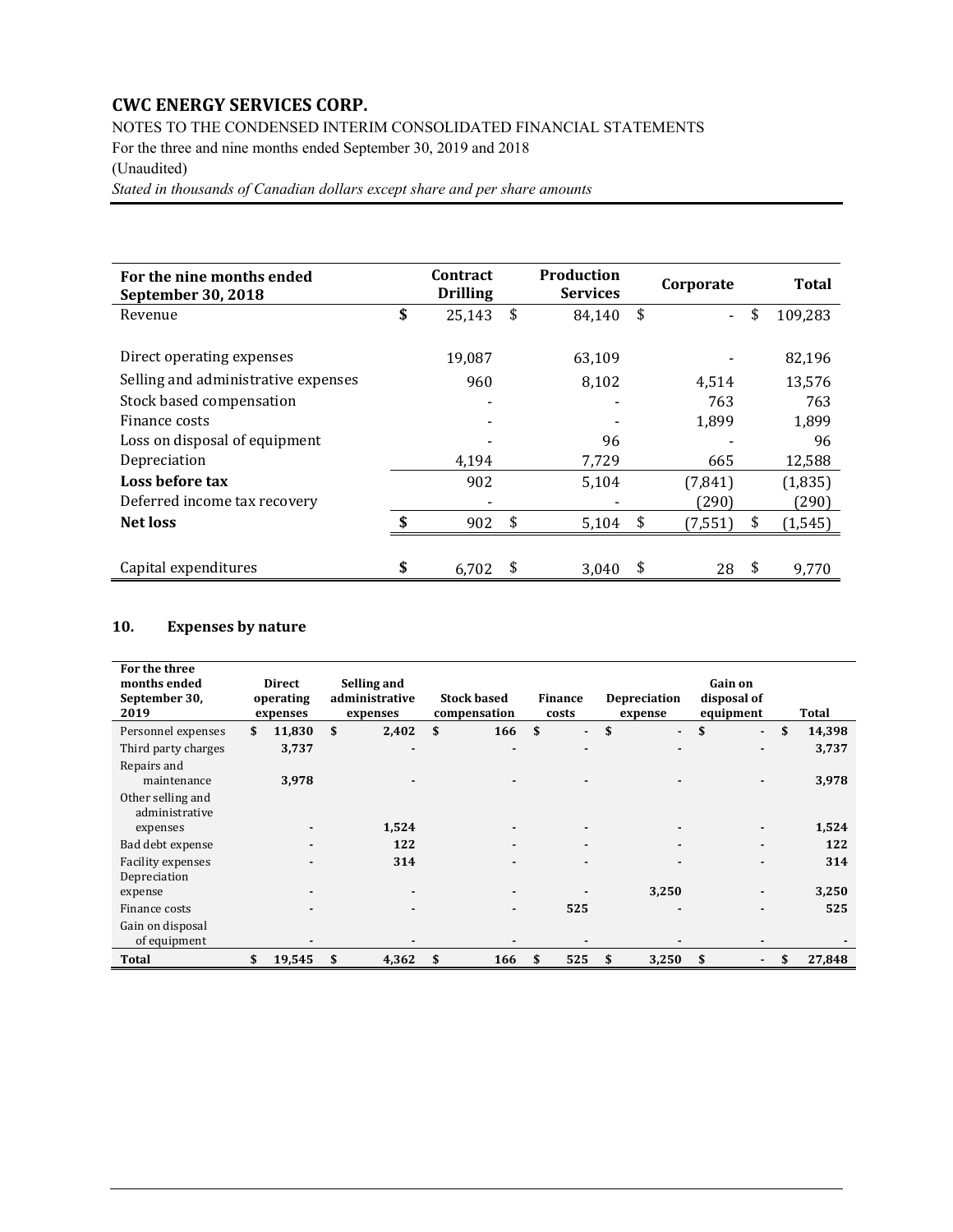NOTES TO THE CONDENSED INTERIM CONSOLIDATED FINANCIAL STATEMENTS

For the three and nine months ended September 30, 2019 and 2018

## (Unaudited)

*Stated in thousands of Canadian dollars except share and per share amounts* 

| For the three<br>months ended<br>September 30,<br>2018 | <b>Direct</b><br>operating<br>expenses | Selling and<br>administrative<br>expenses | <b>Stock based</b><br>compensation | <b>Finance</b><br>costs        |     | <b>Depreciation</b><br>expense | Gain on<br>disposal of<br>equipment | Total        |
|--------------------------------------------------------|----------------------------------------|-------------------------------------------|------------------------------------|--------------------------------|-----|--------------------------------|-------------------------------------|--------------|
| Personnel expenses                                     | \$<br>18,824                           | \$<br>2,656                               | \$<br>241                          | \$<br>$\overline{\phantom{a}}$ | \$  | $\overline{\phantom{0}}$       | \$<br>$\overline{\phantom{a}}$      | \$<br>21,721 |
| Third party charges                                    | 3,806                                  | $\overline{\phantom{a}}$                  | $\overline{\phantom{a}}$           |                                |     |                                |                                     | 3,806        |
| Repairs and<br>maintenance                             | 5,316                                  |                                           | $\overline{\phantom{a}}$           | $\overline{\phantom{a}}$       |     |                                |                                     | 5,316        |
| Other selling and<br>administrative                    |                                        |                                           |                                    |                                |     |                                |                                     |              |
| expenses                                               |                                        | 914                                       |                                    |                                |     |                                |                                     | 914          |
| Bad debt expense                                       |                                        | 59                                        | $\overline{\phantom{a}}$           | $\overline{\phantom{a}}$       |     | $\overline{\phantom{a}}$       |                                     | 59           |
| Facility expenses                                      |                                        | 536                                       | $\overline{\phantom{a}}$           | $\overline{\phantom{a}}$       |     | $\overline{\phantom{0}}$       |                                     | 536          |
| Depreciation                                           |                                        |                                           |                                    |                                |     |                                |                                     |              |
| expense                                                |                                        |                                           | $\overline{\phantom{a}}$           |                                |     | 4,670                          |                                     | 4,670        |
| Finance costs                                          |                                        |                                           | -                                  | 616                            |     |                                |                                     | 616          |
| Gain on disposal<br>of equipment                       |                                        |                                           |                                    |                                |     |                                | (57)                                | (57)         |
| Total                                                  | \$<br>27,946                           | \$<br>4,165                               | \$<br>241                          | \$<br>616                      | -\$ | 4,670                          | \$<br>(57)                          | \$<br>37,581 |

| For the nine<br>months ended<br>September 30,<br>2019 | Direct<br>operating<br>expenses | Selling and<br>administrative<br>expenses | <b>Stock based</b><br>compensation | <b>Finance</b><br>costs | <b>Depreciation</b><br>expense | Gain on<br>disposal of<br>equipment | Total        |
|-------------------------------------------------------|---------------------------------|-------------------------------------------|------------------------------------|-------------------------|--------------------------------|-------------------------------------|--------------|
| Personnel expenses                                    | \$<br>37,851                    | \$<br>7,685                               | \$<br>592                          | \$<br>$\blacksquare$    | \$<br>$\blacksquare$           | \$<br>$\overline{\phantom{a}}$      | \$<br>46,128 |
| Third party charges                                   | 8,217                           |                                           |                                    |                         | -                              | $\blacksquare$                      | 8,217        |
| Repairs and<br>maintenance                            | 10,738                          |                                           |                                    |                         |                                | $\overline{\phantom{0}}$            | 10,738       |
| Other selling and<br>administrative<br>expenses       |                                 | 3,489                                     |                                    |                         |                                |                                     | 3,489        |
| Bad debt expense                                      |                                 | 94                                        |                                    |                         |                                | ۰                                   | 94           |
| Facility expenses<br>Depreciation                     |                                 | 1,030                                     |                                    |                         |                                |                                     | 1,030        |
| expense                                               |                                 |                                           |                                    |                         | 9,985                          |                                     | 9,985        |
| Finance costs                                         |                                 |                                           | ٠                                  | 1,915                   | $\overline{\phantom{0}}$       | $\blacksquare$                      | 1,915        |
| Gain on disposal<br>of equipment                      |                                 |                                           |                                    |                         |                                | (78)                                | (78)         |
| Total                                                 | 56,806                          | \$<br>12,298                              | \$<br>592                          | \$<br>1,915             | \$<br>9,985                    | \$<br>(78)                          | \$<br>81,518 |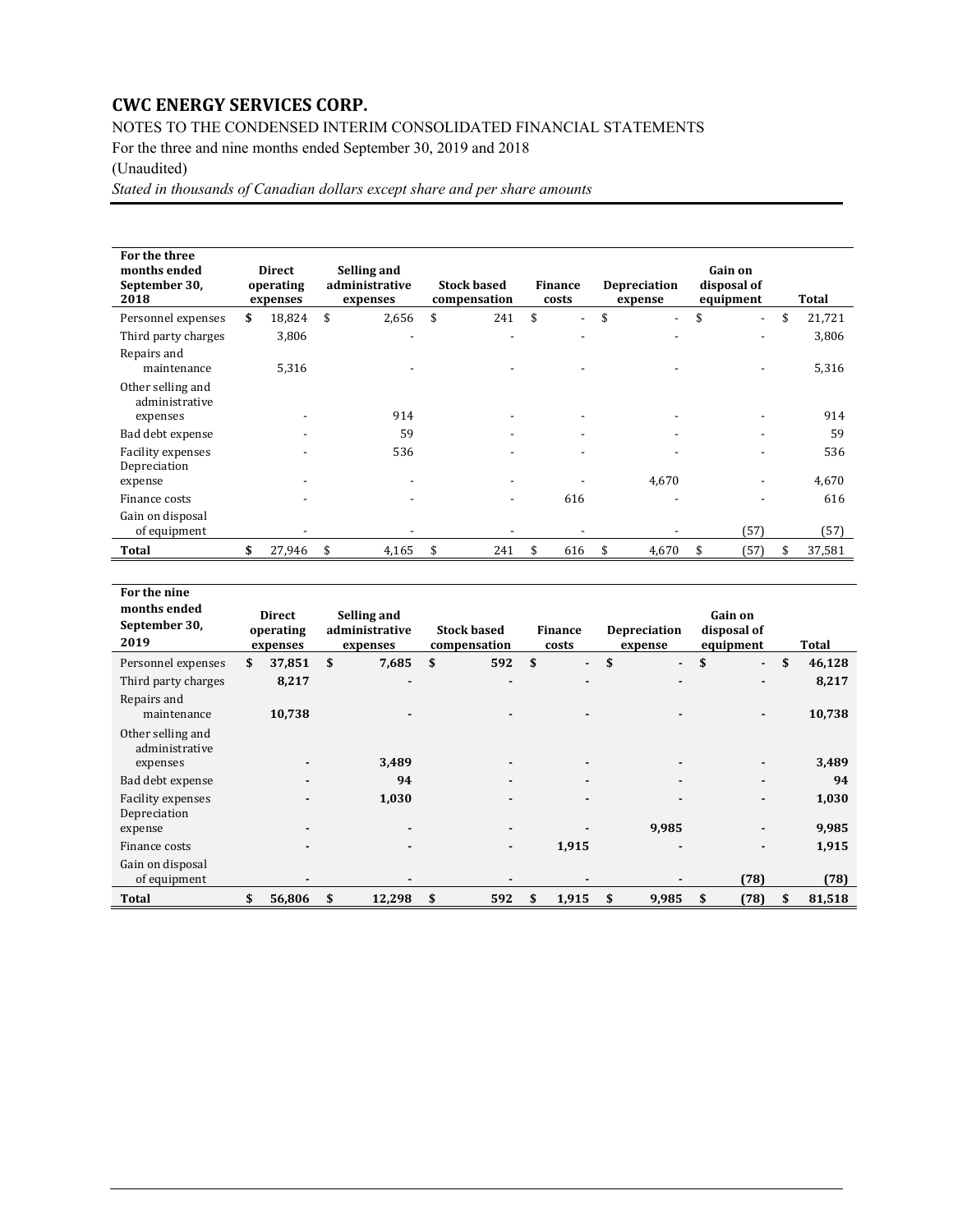NOTES TO THE CONDENSED INTERIM CONSOLIDATED FINANCIAL STATEMENTS

For the three and nine months ended September 30, 2019 and 2018

#### (Unaudited)

*Stated in thousands of Canadian dollars except share and per share amounts* 

| For the nine<br>months ended<br>September 30,<br>2018 | <b>Direct</b><br>operating<br>expenses | Selling and<br>administrative<br>expenses | <b>Stock based</b><br>compensation | Finance<br>costs | <b>Depreciation</b><br>expense | Loss on<br>disposal of<br>equipment | Total         |
|-------------------------------------------------------|----------------------------------------|-------------------------------------------|------------------------------------|------------------|--------------------------------|-------------------------------------|---------------|
| Personnel expenses                                    | \$<br>54,950                           | \$<br>8,204                               | \$<br>763                          | \$               | \$                             | \$<br>$\overline{\phantom{a}}$      | \$<br>63,917  |
| Third party charges                                   | 12,781                                 |                                           |                                    |                  |                                |                                     | 12,781        |
| Repairs and<br>maintenance                            | 14,465                                 |                                           |                                    |                  |                                |                                     | 14,465        |
| Other selling and<br>administrative                   |                                        |                                           |                                    |                  |                                |                                     |               |
| expenses                                              |                                        | 3,197                                     |                                    |                  |                                |                                     | 3,197         |
| Bad debt expense                                      |                                        | 374                                       |                                    |                  |                                |                                     | 374           |
| Facility expenses<br>Depreciation                     |                                        | 1,801                                     |                                    |                  |                                |                                     | 1,801         |
| expense                                               |                                        |                                           |                                    |                  | 12,588                         |                                     | 12,588        |
| Finance costs                                         |                                        |                                           | $\overline{\phantom{a}}$           | 1,899            |                                |                                     | 1,899         |
| Loss on disposal<br>of equipment                      |                                        |                                           |                                    |                  |                                | 96                                  | 96            |
| Total                                                 | \$<br>82,196                           | \$<br>13,576                              | \$<br>763                          | \$<br>1,899      | \$<br>12,588                   | \$<br>96                            | \$<br>111,118 |

#### **11. Revenue**

Revenue consists of amounts earned from the sale of Contract Drilling and Production Services. Contract Drilling includes revenue from drilling rigs. Production Services includes revenue from service rigs, swabbing rigs and coil tubing units.

The following table presents the Company's revenue disaggregated by type. Revenue has been disaggregated by primary geographical market and type of service provided.

| For the three months ended | <b>Contract Drilling</b> |                          | <b>Production Services</b> |  |             |              |
|----------------------------|--------------------------|--------------------------|----------------------------|--|-------------|--------------|
| September 30, 2019         | <b>Drilling Rigs</b>     | <b>Service Rigs</b>      | <b>Swabbing Rigs</b>       |  | Coil Tubing | <b>Total</b> |
| Canada                     | 2,689                    | 19.013                   | 246                        |  | 232         | 22.180       |
| <b>United States</b>       | 5.595                    | $\overline{\phantom{0}}$ | $\blacksquare$             |  |             | 5,595        |
| Revenue                    | 8,284                    | 19.013                   | 246                        |  | 232         | 27.775       |

| For the three months ended | <b>Contract Drilling</b> |                     | <b>Production Services</b> |             |        |
|----------------------------|--------------------------|---------------------|----------------------------|-------------|--------|
| September 30, 2018         | <b>Drilling Rigs</b>     | <b>Service Rigs</b> | <b>Swabbing Rigs</b>       | Coil Tubing | Total  |
| Canada                     | 10,634                   | 26.581              | 241                        | 657         | 38,113 |
| <b>United States</b>       | -                        | -                   | $\overline{\phantom{a}}$   | -           |        |
| Revenue                    | 10,634                   | 26.581              | 241                        | 657         | 38.113 |

| For the nine months ended | <b>Contract Drilling</b> |   |                     | <b>Production Services</b> |             |        |
|---------------------------|--------------------------|---|---------------------|----------------------------|-------------|--------|
| September 30, 2019        | <b>Drilling Rigs</b>     |   | <b>Service Rigs</b> | <b>Swabbing Rigs</b>       | Coil Tubing | Total  |
| Canada                    | 13,447                   |   | 54.650              | 896                        | 1.441       | 70.434 |
| <b>United States</b>      | 7.345                    |   |                     |                            | -           | 7.345  |
| Revenue                   | 20.792                   | ሖ | 54.650              | 896                        | 1.441       | 77.779 |

| For the nine months ended | <b>Contract Drilling</b> |                          | <b>Production Services</b> |                    |         |
|---------------------------|--------------------------|--------------------------|----------------------------|--------------------|---------|
| September 30, 2018        | <b>Drilling Rigs</b>     | <b>Service Rigs</b>      | <b>Swabbing Rigs</b>       | <b>Coil Tubing</b> | Total   |
| Canada                    | 25,143                   | 79.188                   | 1.194                      | 3.758              | 109,283 |
| <b>United States</b>      |                          | $\overline{\phantom{0}}$ | -                          | -                  |         |
| Revenue                   | 25,143                   | 79.188                   | .194                       | 3,758              | 109.283 |